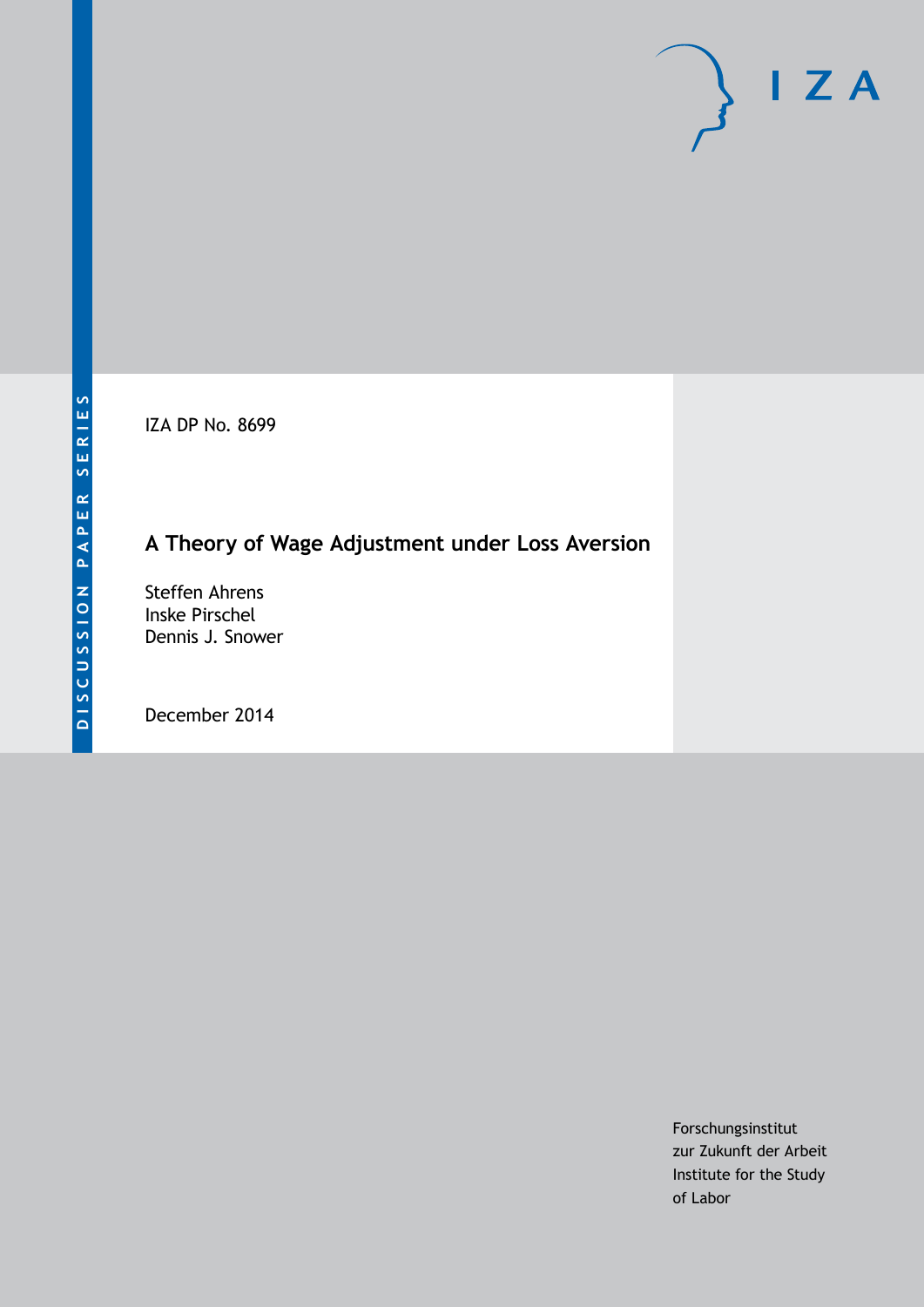# **A Theory of Wage Adjustment under Loss Aversion**

## **Steffen Ahrens**

*Technische Universität Berlin and Kiel Institute for the World Economy*

## **Inske Pirschel**

*Kiel Institute for the World Economy and Christian-Albrechts University Kiel*

## **Dennis J. Snower**

*Kiel Institute for the World Economy, Christian-Albrechts University Kiel, CEPR and IZA*

> Discussion Paper No. 8699 December 2014

> > IZA

P.O. Box 7240 53072 Bonn **Germany** 

Phone: +49-228-3894-0 Fax: +49-228-3894-180 E-mail: [iza@iza.org](mailto:iza@iza.org)

Any opinions expressed here are those of the author(s) and not those of IZA. Research published in this series may include views on policy, but the institute itself takes no institutional policy positions. The IZA research network is committed to the IZA Guiding Principles of Research Integrity.

The Institute for the Study of Labor (IZA) in Bonn is a local and virtual international research center and a place of communication between science, politics and business. IZA is an independent nonprofit organization supported by Deutsche Post Foundation. The center is associated with the University of Bonn and offers a stimulating research environment through its international network, workshops and conferences, data service, project support, research visits and doctoral program. IZA engages in (i) original and internationally competitive research in all fields of labor economics, (ii) development of policy concepts, and (iii) dissemination of research results and concepts to the interested public.

<span id="page-1-0"></span>IZA Discussion Papers often represent preliminary work and are circulated to encourage discussion. Citation of such a paper should account for its provisional character. A revised version may be available directly from the author.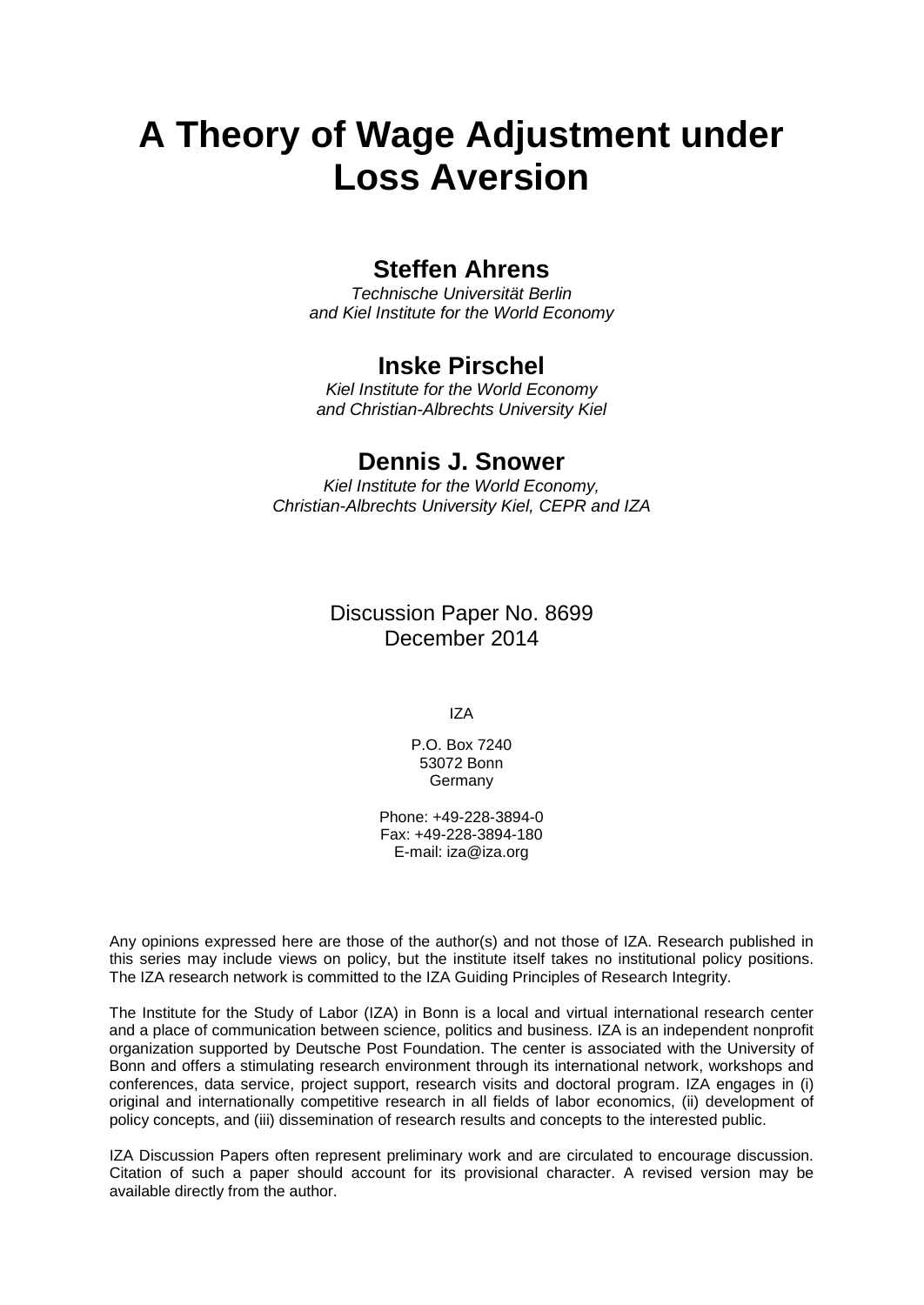IZA Discussion Paper No. 8699 December 2014

## **ABSTRACT**

## **A Theory of Wage Adjustment under Loss Aversion[\\*](#page-1-0)**

We present a new theory of wage adjustment, based on worker loss aversion. In line with prospect theory, the workers' perceived utility losses from wage decreases are weighted more heavily than the perceived utility gains from wage increases of equal magnitude. Wage changes are evaluated relative to an endogenous reference wage, which depends on the workers' rational wage expectations from the recent past. By implication, employment responses are more elastic for wage decreases than for wage increases and thus firms face an upward-sloping labor supply curve that is convexly kinked at the workers' reference price. Firms adjust wages flexibly in response to variations in labor demand. The resulting theory of wage adjustment is starkly at variance with past theories. In line with the empirical evidence, we find that (1) wages are completely rigid in response to small labor demand shocks, (2) wages are downward rigid but upward flexible for medium sized labor demand shocks, and (3) wages are relatively downward sluggish for large shocks.

JEL Classification: D03, D21, E24

Keywords: downward wage sluggishness, loss aversion

Corresponding author:

Dennis J. Snower Kiel Institute for the World Economy Kiellinie 66 24105 Kiel Germany E-mail: [Dennis.Snower@ifw-kiel.de](mailto:Dennis.Snower@ifw-kiel.de)

This paper is part of the Kiel-INET research group on new economic thinking. Steffen Ahrens acknowledges support by the Deutsche Forschungsgemeinschaft (DFG) through the CRC 649 "Economic Risk".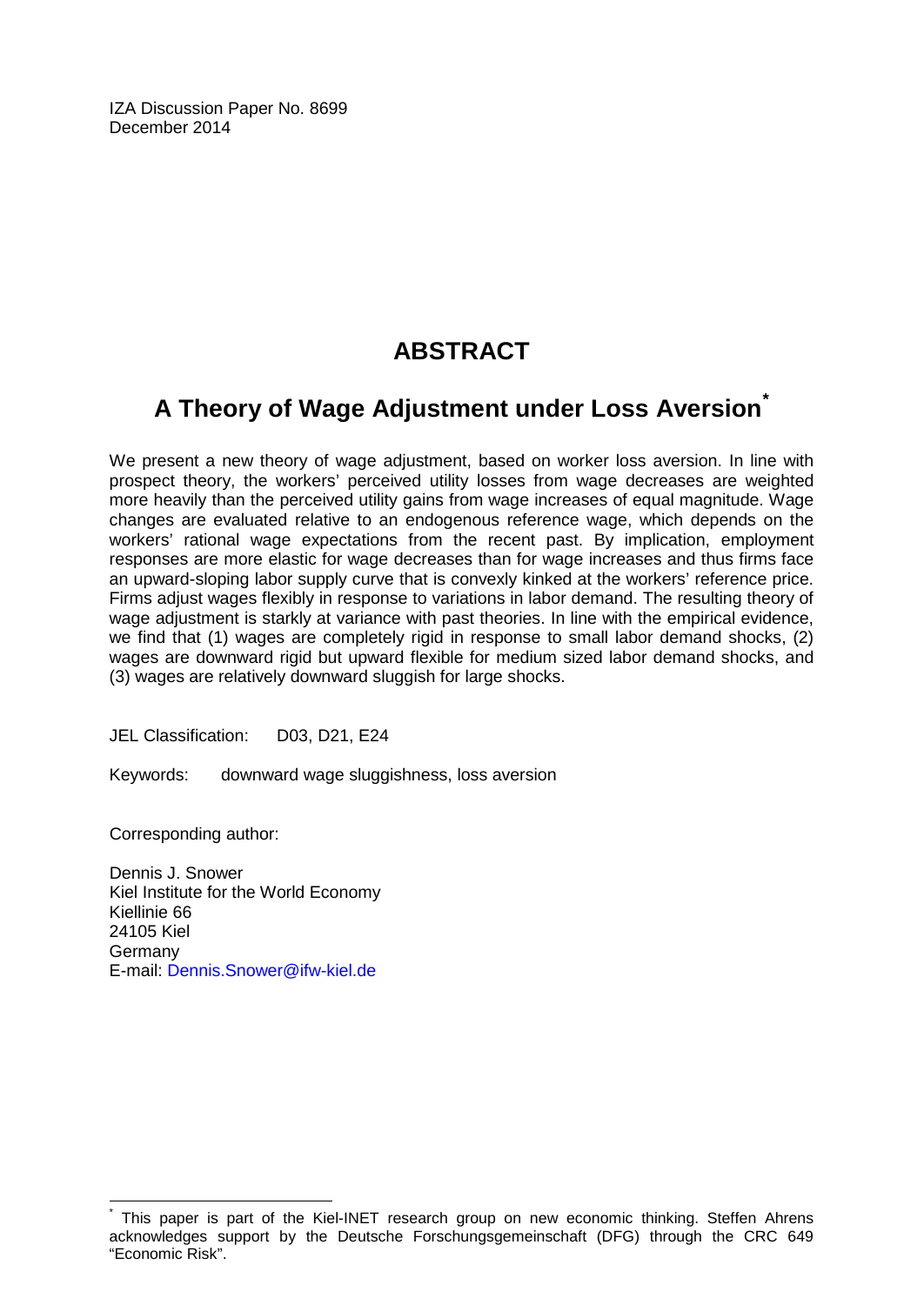### 1 Introduction

This paper presents a theory of wage adjustment based on worker loss aversion, along the lines of prospect theory (Kahnemann and Tversky, 1979) and building on Ahrens, Pirschel and Snower (2014) which considers how consumer loss aversion affects price setting. The theory has distinctive implications, which are starkly at variance with major existing theories of wage adjustment but consonant with the empirical evidence. In particular, the theory implies that (1) for small labor demand shocks, wages are fully rigid, (2) for medium-sized shocks there is upward wage adjustment for positive shocks, but complete downward wage rigidity for negative shocks and (3) for large shocks, wages decline less strong to negative shocks than they increase to equiproportionate positive shocks. In short, our theory can explain the occurrence of wage rigidity in the presence of small labor demand variations, downward wage rigidity but upward wage adjustment to intermediate labor demand variations, and downward wage sluggishness in the presence of large shocks.

While current theories of wage adjustment fail to account for these empirical regularities, this paper offers a theoretical rationale. The basic idea underlying our theory is simple. In the spirit of prospect theory, the utility losses from wage decreases are weighted more heavily than the utility gains from wage increases of equal magnitude. Consequently, employment responses are more elastic to wage decreases than to wage increases. The result is a kinked labor supply curve, for which the kink depends on the workers' reference wage. In the spirit of Köszegi and Rabin (2006), we model the reference wage as the workers' rational wage expectations.

The kink of the labor supply curve implies that wages are rigid in response to sufficiently small labor demand shocks, but wages adjust asymmetrically to larger shocks. The reason for this asymmetry is straightforward. Firms foresees that their wage setting decision has an effect on the worker's reference wage. Therefore, a labor demand shock not only produces a change in employment following the firm's immediate wage setting decision, but also the resulting change in the workers' reference wage. A rise in the reference wage raises the firms' long-run profits (since the reference wage is located at the kink of the labor supply curve), whereas a fall in the reference wage lowers long-run profits. On this account, positive labor demand shocks lead to wage increases, while negative labor demand shocks may lead to relatively little if any downward wage adjustment.<sup>1</sup>

 $1$ Our theory may help shed light on asymmetric effects of monetary policy, though such implications lie beyond the scope of this paper. First it is relevant to the literature on short-run monetary policy, which has asymmetric effects under downward nominal wage rigidity (e.g. McDonald and Sibly, 2001; Carlsson and Westermark, 2008; Fahr and Smets, 2010). Second, while symmetric nominal rigidities give rise to a long-run Phillips curve which is virtually vertical (e.g. Goodfriend and King, 1997; Khan et al., 2003), downward nominal wage rigidity leads to a significantly non-vertical long-run Phillips curve, thereby generating substantial long-run real effects of monetary policy on output and employment for negative shocks, as shown by Kim and Ruge-Murcia (2009, 2011), Fagan and Messina (2009), Fahr and Smets (2010), Benigno and Ricci (2011) and Abo-Zaid (2013). In all of these latter contributions,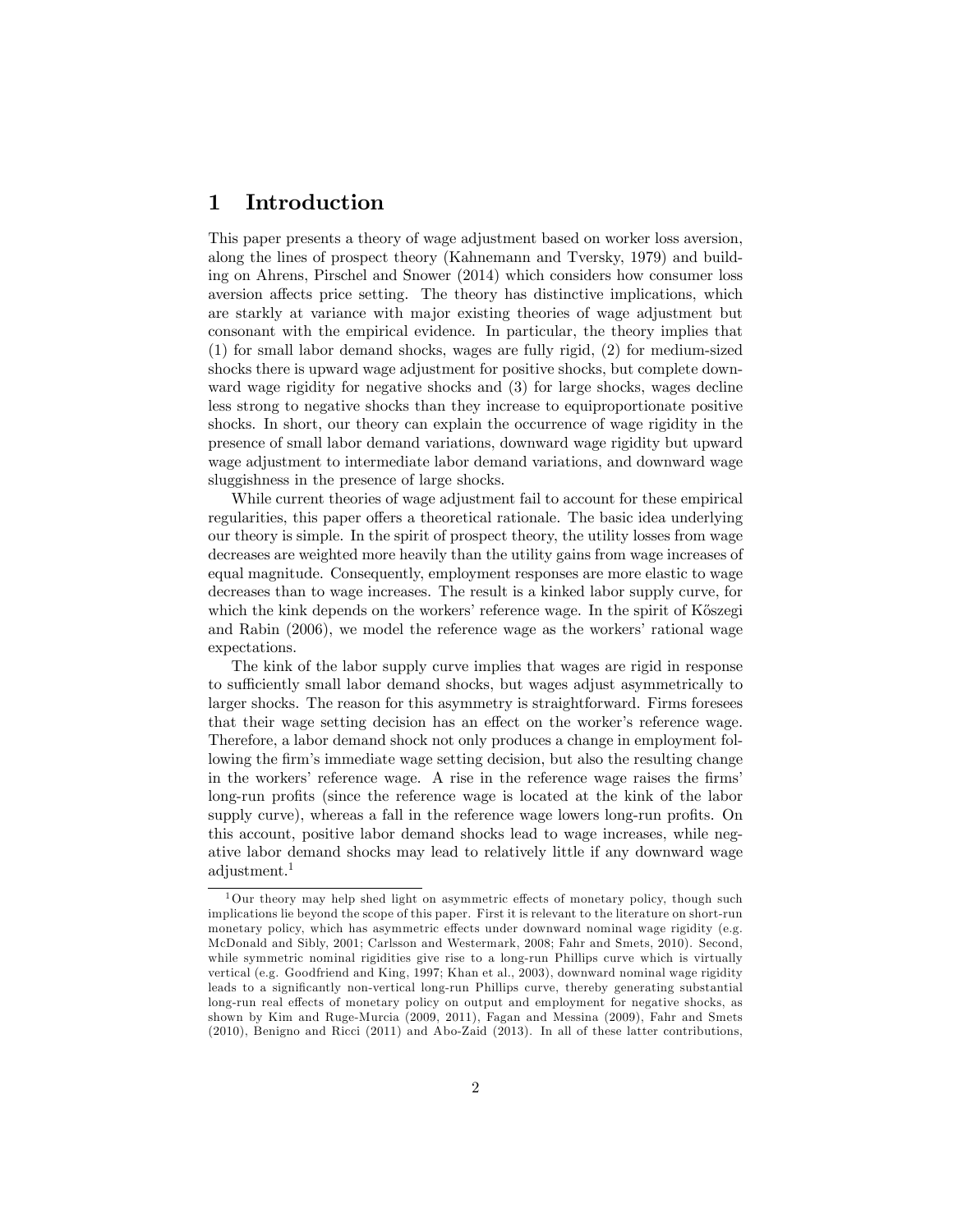The paper is structured as follows. Section 2 reviews the relevant literature. Section 3 presents our general model setup. In section 4 we analyze the effects of various demand shocks on wages, both analytically and numerically. Section 5 concludes.

### 2 Relation to the Literature

In this section, we consider the empirical evidence suggesting that nominal wages are (imperfectly) downward rigid, while they are upward flexible. In particular, ample microeconomic evidence points towards three important stylized facts, namely that (i) there is a high incidence of nominal wage freezes, (ii) there is a lack of nominal wage cuts in normal times, and (iii) wage cuts take place in severe downturns.

This evidence implies that the distribution of wage changes spikes at zero and contains much fewer observations below zero than above. Such a distribution of wage changes is documented for a wide variety of industrialized countries. For the United States, McLaughlin (1994), Card and Hyslop (1996), Kahn (1997), and Altonji and Devereux (1999) derive such evidence from the Panel Study of Income Dynamics, while Akerlof et al. (1996), Lebow et al. (1999), Gottschalk (2005), and Dickens et al. (2007) find this distribution based on employer reports, social security files, and several different household surveys. Based on national wage and income surveys as well as on employer reports, Smith (2000), Agell and Lundborg (2003), Nickell and Quadrini (2003), Fehr and Goette  $(2005)$ , Bauer et al.  $(2007)$ , Dickens et al.  $(2007)$ , Babecký et al.  $(2010)$ , Böckerman et al.  $(2010)$ , and Sigurdsson and Sigurdardottier  $(2012)$ , provide this evidence for a large sample of European economies, while Kimura and Ueda (2001), Cobb and Opazo (2008), and Iregui et al. (2009) find this for Japan, Chile, and Colombia, respectively.

While all these studies find that nominal wage cuts are rare, they do happen and commonly take place in times of severe financial distress, such as long lasting and deep recessions or any other sort of immanent risk of bankruptcy for a Örm (Kahneman et al., 1986; Bewley, 1995, 1999; Akerlof et al., 1996; Campbell and Kamlani, 1997; Kimura and Ueda, 2001; Fehr and Goette, 2005; Böckerman et al, 2010). Moreover, there is empirical evidence that extremely large demand shocks induce responses of hours and hourly wages, both for positive and negative shocks.

Furthermore, there is much macroeconomic empirical evidence pointing towards downward nominal wage rigidity. Kandil (1995) shows for a sample of 19 industrialized countries that in response to permanent monetary policy shocks wages generally respond stronger to positive shocks than to negative shocks of

downward nominal wage rigidity is introduced in an ad-hoc way, using a linex function as proposed by Varian (1974). (The only exception to this is Benigno and Ricci (2011), who use a case sensitive approach.) Consequently, these models exhibit permanent downward nominal wage rigidity, independent of the size and the sign of the shock. However, since the degree of downward nominal wage rigidity varies with the size of the shock, the short- and long-run Phillips curves are state-dependent, a feature not considered in the studies above.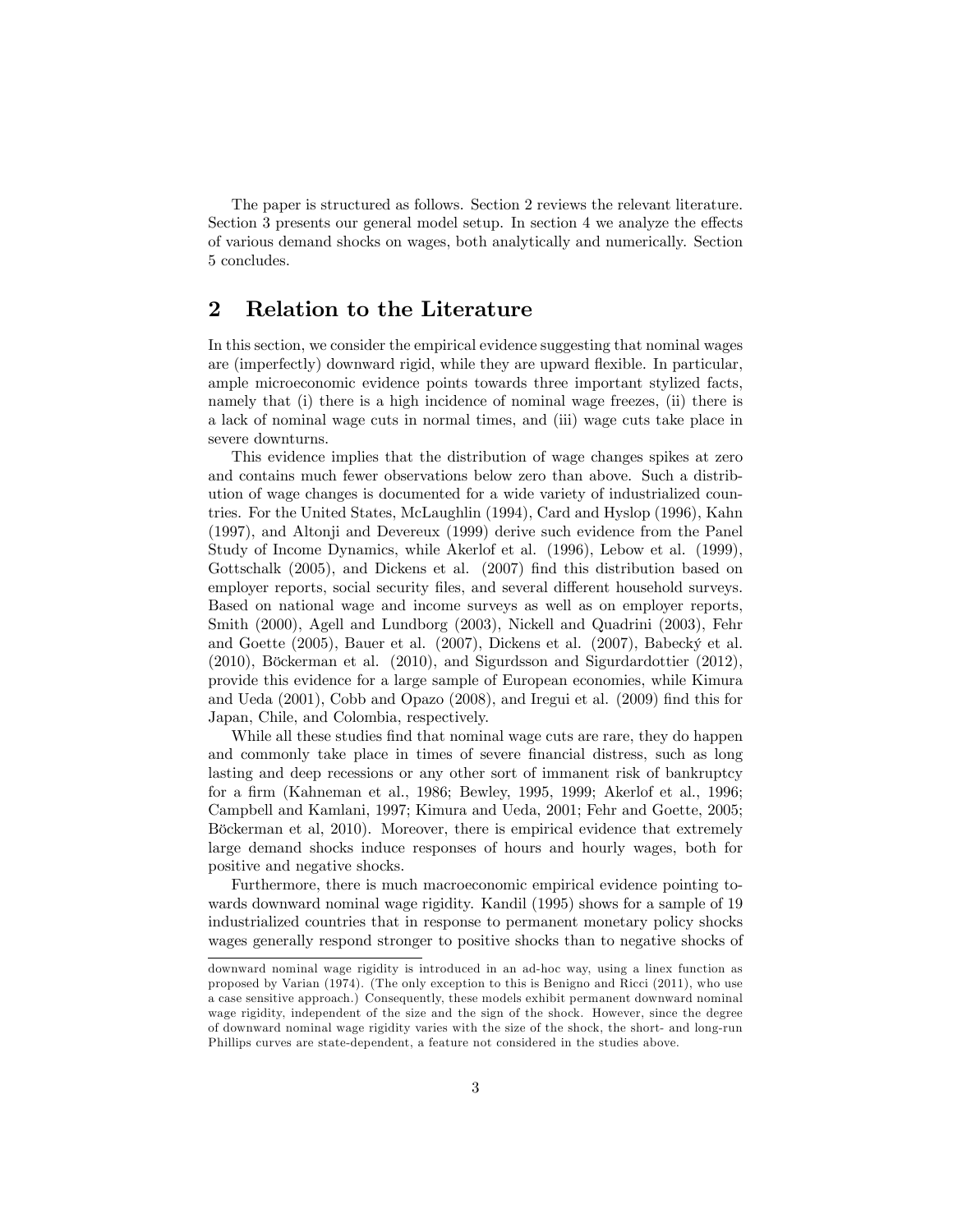equal magnitude. Similar evidence in response to permanent aggregate demand shocks is provided by Kandil (2006) for United States industries and Kandil  $(2010)$  for a large variety of industrialized countries. <sup>2</sup>

There is a wide variety of current theories of wage adjustment, explaining nominal wage rigidity, in particular downward nominal wage rigidity. The most prominent theories are the contract theory (Fisher, 1977; Taylor, 1979), the implicit contract theory (Baily, 1974; Azariadis, 1975; Gordon, 1976; Stiglitz, 1986), the efficiency wage theory (Shapiro and Stiglitz, 1984; Akerlof et al., 1982; Weiss, 1980; Weiss, 1990), the fair wage hypothesis (Akerlof and Yellen, 1990), and the insider-outsider theory (Lindbeck and Snower, 1988). These theories aim at explaining, why Örms avoid wage cuts or, in the case of the (implicit) contract theory, why wages are sluggish in general. However, none of these theories does take a stance on jointly explaining all three stylized empirical facts on wage adjustment outlined above.

In this paper we offer an new theory of downward nominal wage rigidity resting on worker loss aversion in the wage dimension. The resulting theory provides an account of asymmetric nominal wage rigidity in line with empirical evidence stated above. Although, there is no hard evidence for a direct link of worker loss aversion and downward nominal wage rigidity, there is ample indicative evidence for the existence of such a link. Dunn (1996) presents survey evidence from US labor markets and finds that the behavior of labor supply is consistent with the notion of loss averse workers. Similar evidence is also presented by Goette et al. (2004) and Fehr and Goette (2007).

Furthermore, there is a large literature that documents that relative pay matters for subjective well-being (Clark and Oswald, 1996). Workers evaluate their wages relative to a reference point, e.g. in the form of an implicit wage norm (Jaques, 1956, 1961), past earnings (Clark, 1999; Grund and Sliwka, 2007; Kawaguchi and Ohtake, 2007), or the earnings of others (Clark and Oswald, 1996; Clark et al, 2008). Falling behind reference points lowers life satisfaction and gives rise to negative morale effects. Supportive evidence for such morale effects is provided by, e.g. Kube et al. (2013) who document in a field experiment that there is a highly asymmetric reaction of work morale to positive and negative deviations from a reference wage. Similar evidence is provided by a field experiment by Chemin and Kurmann (2012). Survey evidence for the United States and various European economies suggests that amongst the most important factors for why firms do not adjust wages downward is the risk of negative effect to workers' morale (Campbell and Kamlani, 1997; Du Caju et al.,

 $2 \text{ In addition to the asymmetric wage reaction in response to the permanent demand shock,}$ Kandil (1995, 2006, 2010) finds an asymmetric reaction of output. Output responds much stronger to permanent negative demand shocks than to positive ones, a feature which is implied by standard theories of downward nominal rigidities and, given standard production technologies, also predicted by our model. This asymmetry in output is further documented by a large empirical literature. While Delong and Summers (1988), Cover (1992), Kandil (2001), and Ravn and Sola (2004) provide evidence for the United States, Karras (1996), Lenz (1997), Kandil (1999), and Karras and Stokes (1999) provide evidence for a wide variety of industrialized countries. Finally, evidence for developing countries is given by Kandil (1998), Tan et al (2010), and Mehrara and Karsalari (2011).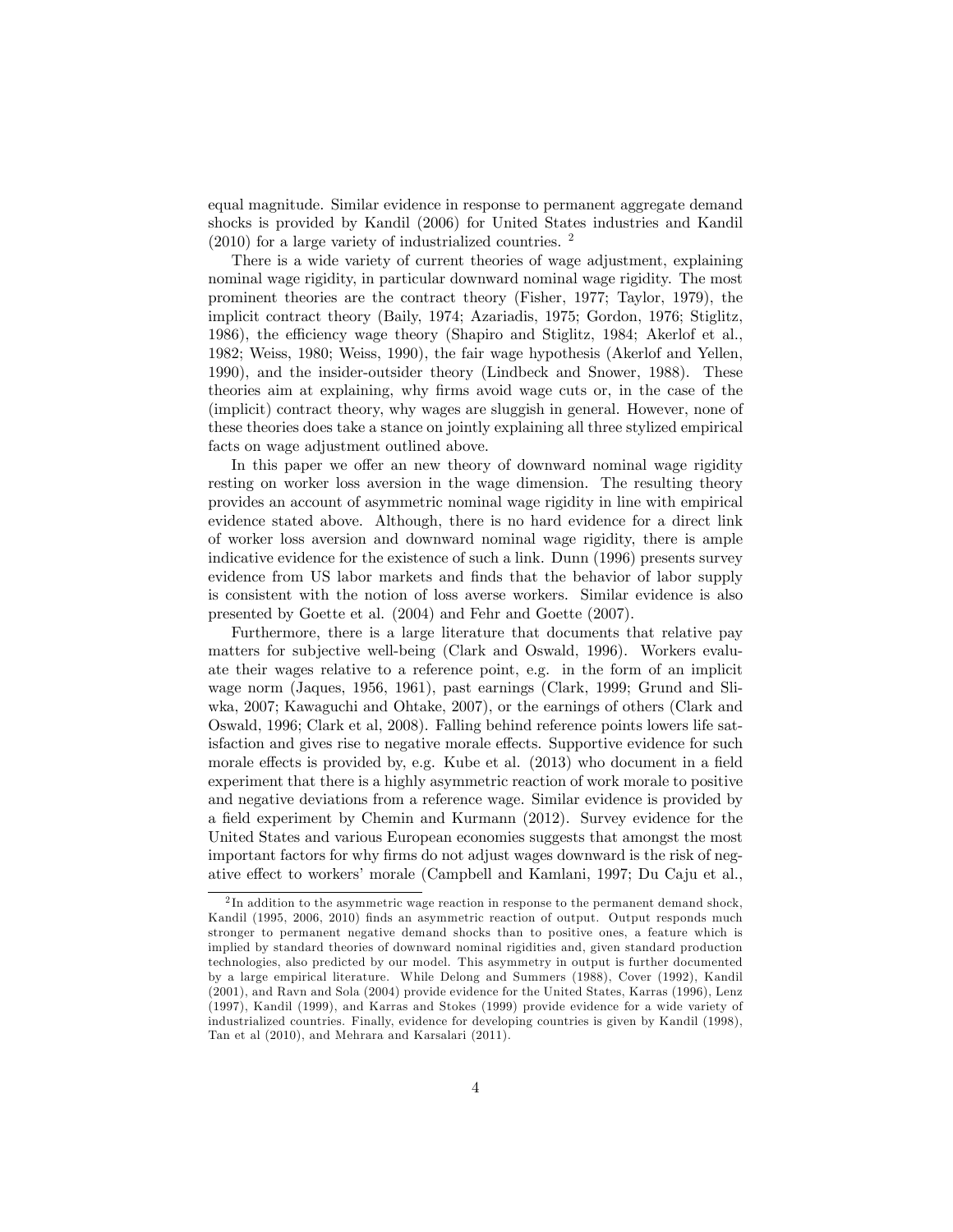$2014$ ). However, Chen and Horton  $(2014)$  show that the effect on work morale vanishes if the wage cut is justified by reasonable arguments such as severe financial stress of the firm. Furthermore, Koch (2013) shows in an laboratory experiment that wage cuts in recessions are stronger in the absence of reference wages. If reference wages exist, wage cuts are cut down by approximately half the amount.

In our model, loss-averse workers evaluate wages relative to a reference wage. Kőszegi and Rabin (2006, 2007, 2009) and Heidhues and Kőszegi (2005, 2008, forthcoming) argue that reference points are determined by agents' rational expectations about outcomes from the recent past. There is much empirical evidence suggesting that reference points are determined by expectations, in concrete situations such as in police performance after final offer arbitration (Mas, 2006), in the United States TV show "Deal or no Deal" (Post et al., 2008), with respect to domestic violence (Card and Dahl, 2011), in cab driversí labor supply decisions (Crawford and Meng,  $2011$ ), or in the effort choices of professional golf players (Pope and Schweitzer, 2011). In the context of laboratory experiments, Knetsch and Wong (2009) and Marzilli Ericson and Fuster (2011) find supporting evidence from exchange experiments and Abeler et al. (2011) do so through an effort provision experiment. Endogenizing consumers' reference wages in this way allows our model to capture that current wage changes influence the consumers' future reference wage and thereby affect labor supply. That reference wages influence reservation wages via this effect is supported by experimental evidence of Falk et al. (2006) who introduce a minimum wage as reference point and show that this introduction leads to an increase in the subjects' reservation wage, whereas the removal of that minimum wage, only leads to marginal a reduction in reservation wage. These pieces of evidence are consonant with the assumptions underlying our analysis. Our analysis works out the implications of these assumptions for state-dependent wage sluggishness in the form of asymmetric wage adjustment for positive and negative labor demand shocks.

Of course, we are not the Örst to explain downward nominal wage rigidity with workers' loss aversion with respect to wages. McDonald and Sibly (2001) set up an insider-outsider model with wage bargaining, where workers are loss averse with respect to real wages and where the reference wage equals last period's wage, i.e. the status quo, as suggested by Kahnemann et al. (1991). They find that wages are rigid with respect to the reference wage, giving rise to real effects of monetary policy for expansionary monetary shocks. An analogous result is derived by Bhaskar (1990) in a model of union bargaining, where workers are loss averse with respect to their own wages relative to wages paid to members of other unions. Finally, Eliaz and Spiegler (2014) analyze loss averse workers in a restricted search and matching model. They follow Heihues and Köszegi and assume that reference points are determined by rational expectations from the recent past. Eliaz and Spiegler  $(2014)$  find that in response to productivity shocks, wages of newly hired workers are (imperfectly) flexible, whereas they are downward rigid for existing workers. While all these papers study the role of loss aversion on downward wage rigidity, neither of these papers can explain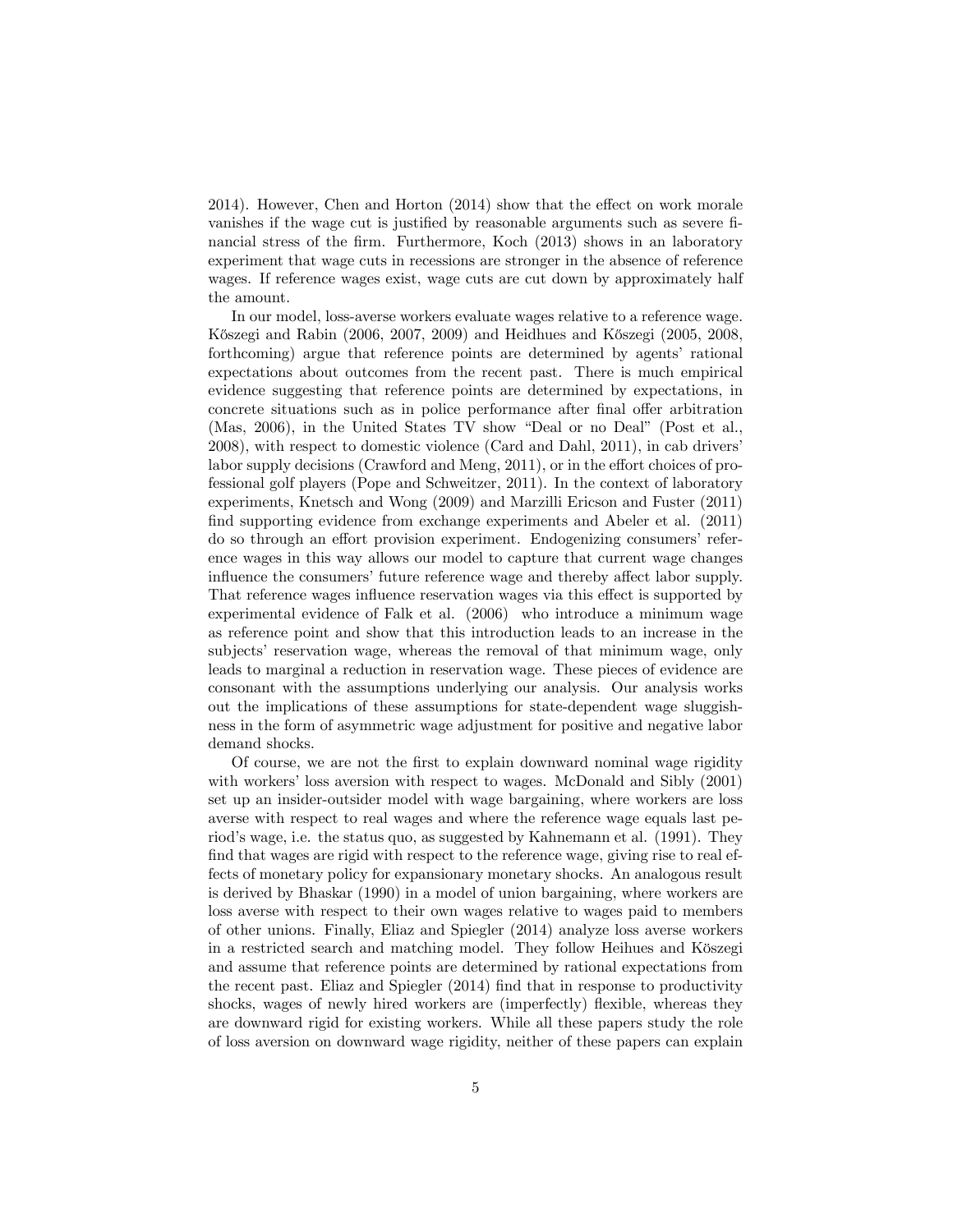the empirical evidence on wages completely.

## 3 Model

We incorporate reference-dependent preferences and loss aversion into an otherwise standard model of monopsony on the labor market. Workers are loss averse with respect to wages. They evaluate wages relative to their reference wages, which depend on their rational wage expectations. Firms are monopsonists and can set their wages freely in each period to maximize their profits.

#### 3.1 Labor Supply Curve of the Loss Averse Worker

We assume that workers are loss averse with respect to wage changes, i.e. the perceived utility losses from wage decreases relative to the reference wage are weighted more heavily than the perceived utility gains from wage increases of equal magnitude. This gives rise to a labor supply curve which is convexly kinked at the reference wage. In what follows, we assume that this labor supply curve is upward sloping, since the substitution effect of a wage change dominates the income effect.<sup>3</sup> Consequently the employment increase associated with a wage increase is small relative to the employment decrease associated with a wage decrease of equal magnitude.

The worker's preferences in period  $t$  are represented by the following utility function<sup>4</sup>

$$
U_t(c_t, n_t) = U_t^c(c_t) - \theta_i \frac{n_t^{\vartheta_i}}{\vartheta_i},\tag{1}
$$

where  $c_t$  is consumption in period t,  $\theta_i$  is a shifting parameter that ensures continuity of the worker's preferences at the reference wage<sup>5</sup> and  $n_t$  is hours worked in period t. The parameter  $\vartheta_i$  is an indicator function of the form

$$
\vartheta_i = \begin{cases} \n\vartheta_1 & \text{for } w_t > w_t^r \text{ i.e. gain domain} \\ \n\vartheta_2 & \text{for } w_t < w_t^r \text{ i.e. loss domain} \n\end{cases} \tag{2}
$$

which describes the degree of the worker's loss aversion and where  $w_t$  and  $w_t^r$ are the workers current wage and reference wage, respectively. For loss averse workers  $\vartheta_1 > \vartheta_2$ , which implies that the worker's disutility of labor  $U_t^n(n_t) =$  $\frac{n_i^{\vartheta_i}}{\vartheta_i}$  is steeper, i.e. the marginal disutility of labor is higher, in the gain domain than in the loss domain. Therefore, the workers willingness to work additional

<sup>3</sup>As long as labor is less responsive to wage increases (relative to the reference wage) than to wage decreases, it can be shown that our model can explain the above three empirical regularities on wage adjustment, irrespective of the sign of the slope of the labor supply curve.

<sup>&</sup>lt;sup>4</sup>In what follows, we normalize the worker's marginal utility of consumption  $\frac{\delta U_r^c}{\delta c_t}$  equal to 1.

<sup>&</sup>lt;sup>5</sup>Therefore, it must hold that  $\theta_1 = (w^r)^{1-\frac{\lambda_2}{\lambda_1}} \theta_2^{\frac{\lambda_2}{\lambda_1}}$ .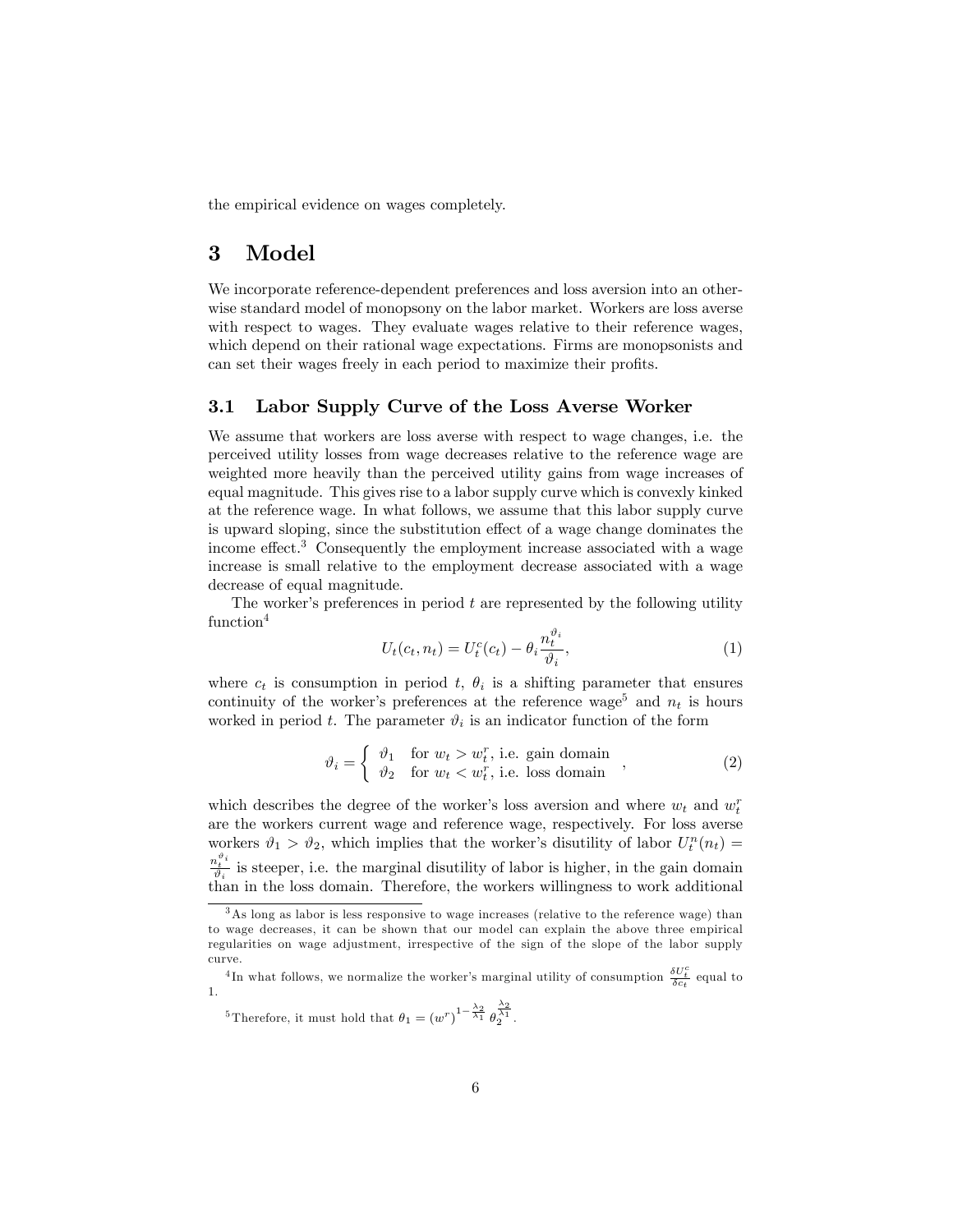hours is lower when the wage is above the worker's reference wage than when it is below.

Maximization of the utility function (1) subject to the simple budget constraint  $c_t = w_t n_t$  yields the following kinked labor supply function

$$
n_{t} = \begin{cases} \left(\frac{w_{t}}{\theta_{1}}\right)^{\lambda_{1}} & \text{for } w_{t} > w_{t}^{r}, \text{ i.e. gain domain} \\ \left(\frac{w_{t}}{\theta_{2}}\right)^{\lambda_{2}} & \text{for } w_{t} < w_{t}^{r}, \text{ i.e. loss domain} \end{cases}
$$
(3)

where  $\lambda_i = \frac{1}{\vartheta_i - 1}$  denotes the Frisch elasticity of labor supply. Loss aversion with respect to wages implies that  $\lambda_1 < \lambda_2$ , i.e. that the worker reacts stronger to wage decreases (by reducing employment, given the substitution effect dominates the income effect) than to wage increases relative to the reference wage  $w_t^r$ (by increasing employment, given the substitution effect dominates the income  $effect$ ).<sup>6</sup>

The kink, lying at the intersection of the two labor supply curves  $n_t(w_t, \lambda_1, \theta_1)$ and  $n_t(w_t, \lambda_2, \theta_2)$ , is given by the wage-labor combination

$$
(\widehat{w_t}, \widehat{n_t}) = \left(w_t^r, \left(\frac{\theta_1}{\theta_2}\right)^{\frac{1}{\lambda_2} - \frac{1}{\lambda_1}}\right),\tag{4}
$$

where  $\sqrt{a}$  denotes the value of a variable at the kink.

The worker's reference wage  $w_t^r$  is formed at the beginning of each period. In the spirit of K $\delta$ szegi and Rabin (2006), we assume that the worker's reference wage depends on her rational wage expectation. Shocks materialize unexpectedly in the course of the period and therefore do not enter  $I_t$ , the information set available to the worker at the beginning of the period. Thus, the worker knows only with a one-period lag that a shock is permanent and can adjust her rational wage expectation accordingly. Thus the worker's reference wage is given by  $w_t^r = E_{t-1}[w_t | I_{t-1}]$ . Changes in the reference wage  $w_t^r$  change the position of the kink of the worker's labor supply curve and also shift the labor supply curve as a whole. We follow Kőszegi and Rabin (2006) and assume that the worker's expected wage implicitly determines the worker's endogenous income target.<sup>7</sup> Thus, an increase in the expected wage raises her implicit income target, whereas a decrease in the expected wage lowers it. If, at the beginning at the period, the worker anticipates a higher (lower) wage for the following

 $6$ While this point is crucial for the predictions of our theory, it is worth pointing out that these results hold irrespective of the sign of the slope of the labor supply curve above the kink as long as the ratio of the absolute slopes above and below the kink remains unchanged (i.e. the labor supply curve is steeper above than below the kink). Thus, out theory does cover the evidence that the substitution effect always outweighs the income effect (upward sloping labor supply curve) as well as the evidence of, e.g., Köszegi and Rabin (2006) and others according to which we have a backward bending labor supply curve above the reference wage.

<sup>&</sup>lt;sup>7</sup>If the labor demand curve is inelastic and the firm faces costs of labor adjustment (a realistic scenario, certainly for the short run), so that the profit-maximizing employment can take place in the inelastic portion of the labor demand curve, then increases in the reference wage translate one-to-one into increases in the reference income.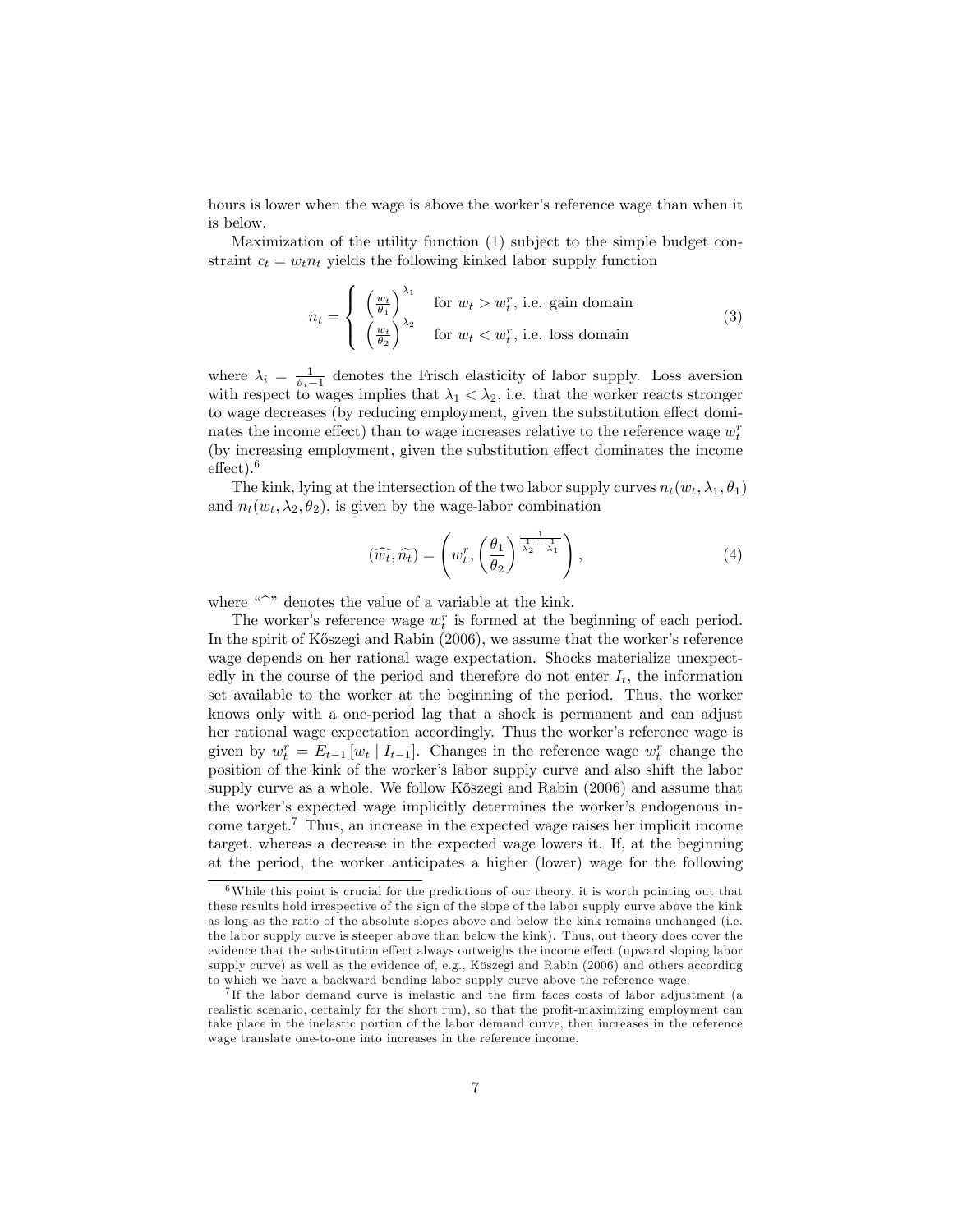period, i.e. her reference wage increases (decreases), she will supply relatively more (less) labor in order to reach her new higher (lower) implicit income target. From this, it follows that the workerís labor supply curve shifts outwards (inwards) in response to an upward (downward) adjustment of the workerís reference wage.

#### 3.2 The Firmís optimization problem

Assuming that the output price p is exogenously given at  $p = 1$ , the firm maximizes its current period profit  $\Pi_t = Y_t(n_t) - w_t(n_t)n_t$  taking into account the inverse of the worker's kinked labor supply function  $w_t(n_t) = \theta_i n_t^{\frac{1}{\lambda_i}}$ . The resulting first order condition of the firm's optimization problem reads as

$$
\frac{\partial \Pi_t}{\partial n_t} = \frac{\partial Y_t(n_t)}{\partial n_t} - w_t(n_t) - \frac{\partial w_t}{\partial n_t} n_t = 0 \tag{5}
$$

which is equivalent to

$$
MPL_t = \frac{\partial Y_t(n_t)}{\partial n_t} = w_t(n_t) + \frac{\partial w_t}{\partial n_t} n_t = \left(1 + \frac{1}{\lambda}\right) w_t = \left(1 + \frac{1}{\lambda}\right) \theta n_t^{\frac{1}{\lambda}} = MCL_t.
$$
\n
$$
(6)
$$

In what follows we assume that the firm's production function is given by  $Y_t(n_t) = cn_t^{\alpha}$  where  $c > 0$  and  $0 < \alpha < 1$ , so that the firm's labor demand function, given by its marinal product of labor  $(MPL)$ , is downward sloping:  $L_t^D = MPL_t = c\alpha n_t^{(\alpha - 1)}.$ 

Since the labor supply function of the loss averse worker is kinked at the reference wage  $w^r$ , the firm's real marginal cost of labor  $(MCL)$  is discontinuous at the kink:

$$
MCL_t(\widehat{n_t}, \lambda_i, \theta_i) = \left(1 + \frac{1}{\lambda_i}\right) \theta_i \widehat{n_t}^{\frac{1}{\lambda_i}}.
$$
 (7)

The interval  $[MCL_t(\hat{n_t}, \lambda_1, \theta_1), MCL_t(\hat{n_t}, \lambda_2, \theta_2)],$  where  $MCL_t(\hat{n_t}, \lambda_1, \theta_1)$  $MCL_t(\hat{n_t}, \lambda_2, \theta_2)$ , we call "marginal cost discontinuity"  $MCD_t(\hat{n_t}, \lambda_1, \theta_1, \lambda_2, \theta_2)$ .

We assume that in the initial steady state, the exogenously given reference wage is  $w_{ss}^r$ . Furthermore, in the steady state the firm's labor demand curve  $(MPL)$  intersects the marginal cost discontinuity. To fix ideas, we assume that initially the labor supply curve crosses the midpoint of the discontinuity in the marginal cost curve<sup>8</sup>, as depicted in Figure 1. This assumption permits us to derive the symmetry characteristics of wage and employment responses to positive and negative labor demand shocks. This implies that the firm's optimal wage in the initial steady state  $w_{ss}^*$  is equal to  $w_{ss}^r$ .<sup>9</sup>

 $8$ This implies that the slope parameter of the firm's labor demand function has to fulfill  $c = \frac{MCL_t(\widehat{n_t}, \lambda_1, \theta_1) + MCL_t(\widehat{n_t}, \lambda_2, \theta_2)}{2 \widehat{\phi}(\alpha - 1)}$  $\frac{1, \sigma_1)+\mathcal{W} \cup L_t(n_t, \lambda_2, \sigma_2)}{2\alpha \widehat{n_t}(\alpha-1)}.$ 

<sup>&</sup>lt;sup>9</sup>The proof is straightforward: Let  $\nu$  be an arbitrarily small number. Then for wages equal to  $w_{ss}^r + \nu$  the firm faces a situation in which marginal cost is higher than marginal revenue product and decreasing the wage would raise the firm's profit, while for wages equal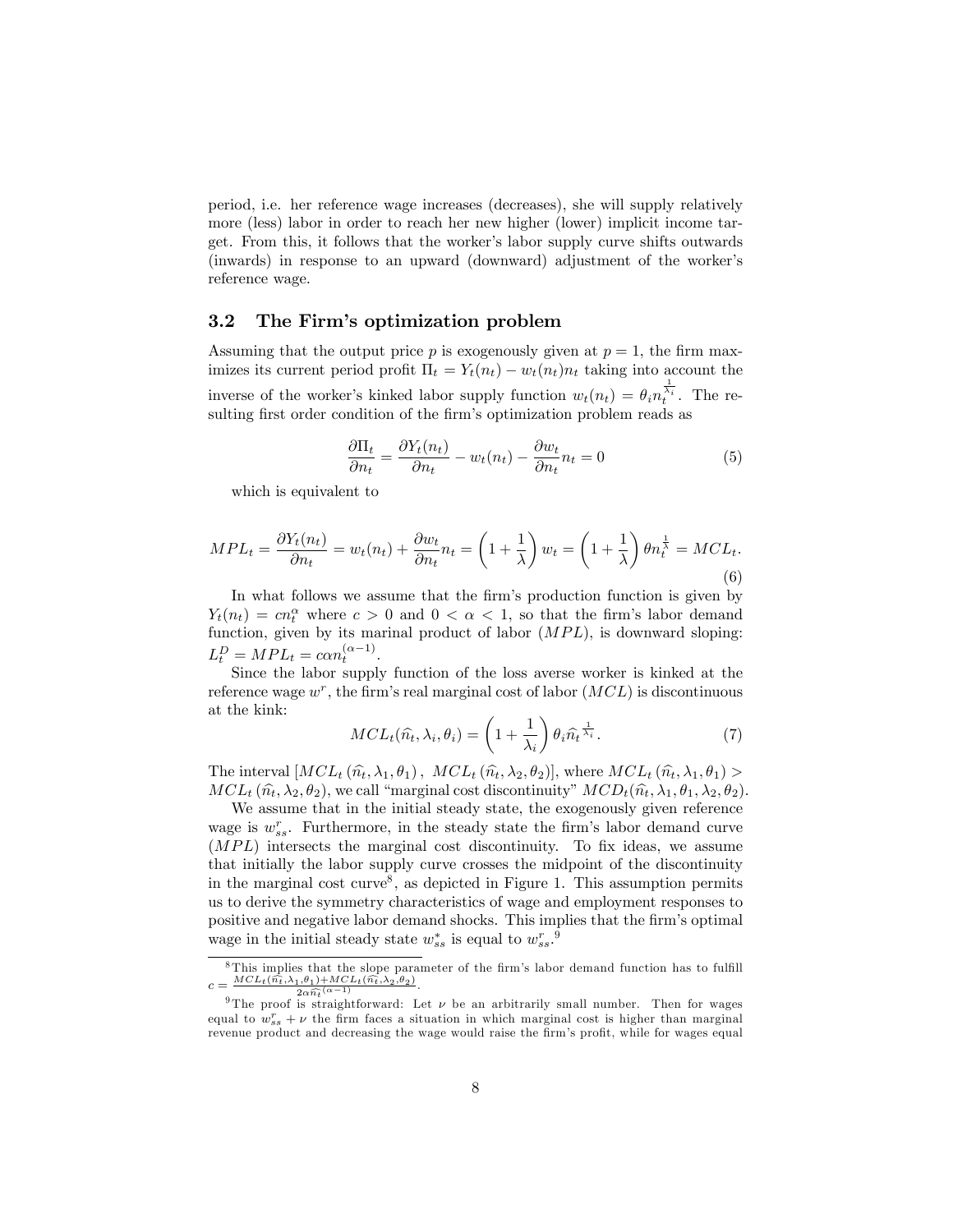

Figure 1: Initial problem of the monopsonistic firm

## 4 Demand Shocks

For simplicity, we analyse the firm's wage setting reaction in response to permanent labor demand shocks in a two-period context. These labor demand shocks, represented by  $\varepsilon_t$ , are unexpected and enter the labor demand function multiplicatively:

$$
L_t^D = \alpha n_t^{(\alpha - 1)} \varepsilon_t \tag{8}
$$

We consider the effects of a shock that hits the economy in period  $t = 0$ . We define a "small" shock as one that leaves the labor demand curve passing through the marginal cost discontinuity, and a "large" shock as one that shifts the labor demand curve sufficiently so that it no longer passes through the marginal cost discontinuity.

The maximum size of a small shock for the labor demand function (8) is

$$
\overline{\varepsilon_t}(\lambda_i, \theta_i) = \frac{\left(1 + \frac{1}{\lambda_i}\right)\theta_i}{c\alpha} \widehat{n_{ss}}^{\frac{1}{\lambda_i} - (\alpha - 1)}\tag{9}
$$

i.e.  $\overline{\varepsilon_t}(\lambda_i, \theta_i)$  is the shock size for which the shifted labor demand curve lies exactly on the boundaries of the marginal cost discontinuity  $MCD_t(\hat{n}_t, \lambda_1, \theta_1, \lambda_2, \theta_2)$ .<sup>10</sup> In the analysis that follows, we will distinguish between small and large permanent labor demand shocks.

to  $w_{ss}^r - \nu$  the firm faces a situation in which marginal cost is lower than marginal revenue product and increasing the wage would raise the firm's profit. Thus  $w_{ss}^* = w_{ss}^r$  has to be the profit maximizing wage in the initial steady state.

<sup>&</sup>lt;sup>10</sup>For  $\bar{\varepsilon}(\lambda_1)$ , the labor demand curve intersects the marginal cost gap on the upper bound, whereas for  $\bar{\varepsilon}(\lambda_2)$  it intersects it on the lower bound.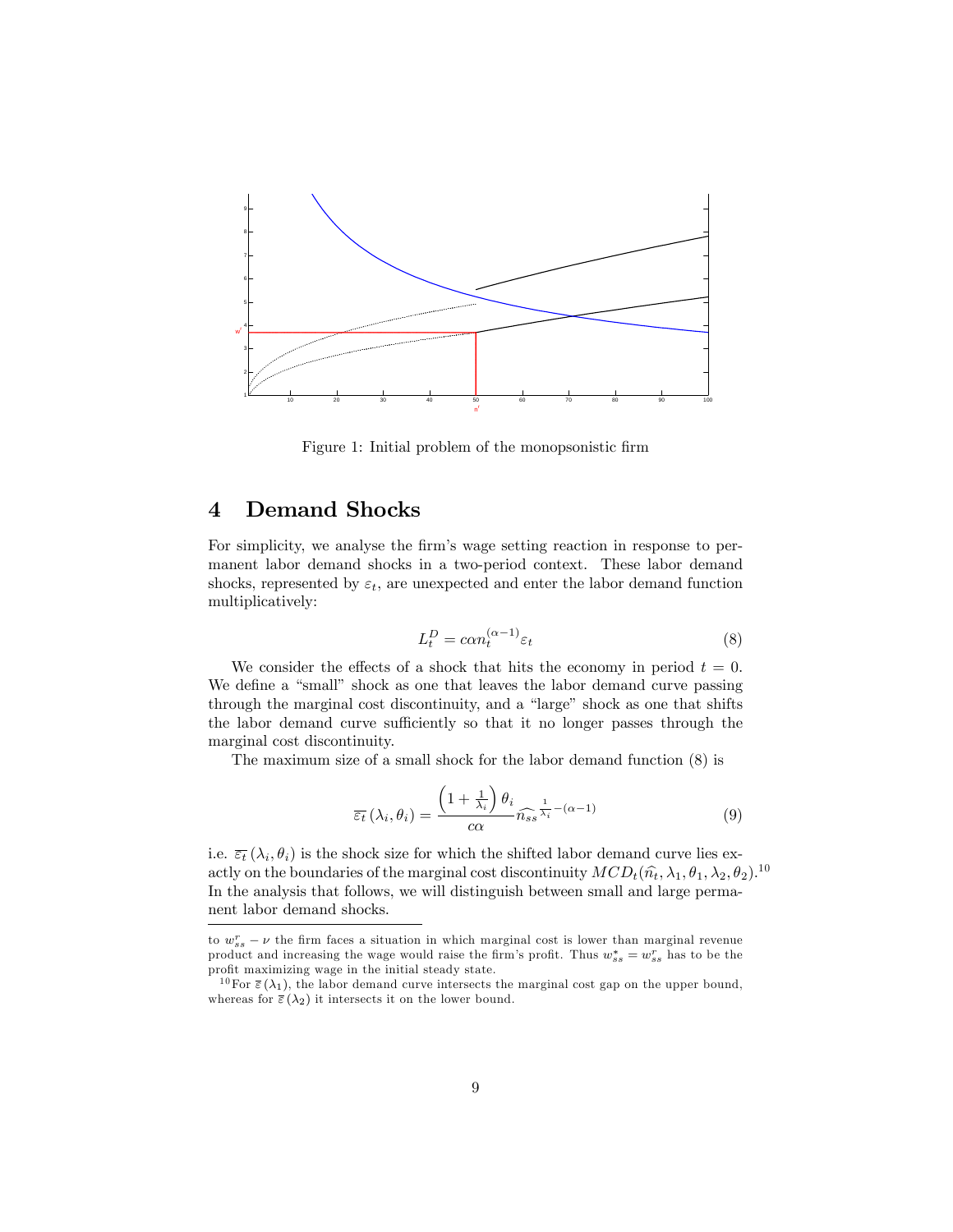#### 4.1 Small labor demand shocks

As noted, for a sufficiently small demand shock  $\overline{\varepsilon_0}(\lambda_2, \theta_2) \leq \varepsilon_0^s \leq \overline{\varepsilon_0}(\lambda_1, \theta_1)$ the labor demand curve still intersects the marginal cost discontinuity, i.e.  $L_D^D(\hat{n}_t) \in MCD_t(\hat{n}_t, \lambda_1, \theta_1, \lambda_2, \theta_2)$ . Therefore, the prevailing steady state wage, which is equal to the worker's current reference wage, remains the firm's profitmaximizing wage,<sup>11</sup> i.e.  $w_0^* = w_{ss}^* = w_{ss}^r$ , and we have *complete wage rigidity*. Accordingly, the profit-maximizing amount of labor remains unchanged as well:  $\Delta n_0^* = 0$ . This holds true *irrespective of the sign of the small labor demand* shock.

#### 4.2 Large labor demand shocks

For the analysis of wage adjustment in response to large variations in labor demand it proves useful to suppose, for the moment, that the worker's reference wage is exogenously fixed and does not change.

In contrast to the small labor demand shock, for a large shock, i.e.  $\varepsilon_0^l$  >  $\overline{\varepsilon_0}(\lambda_1,\theta_1)$  or  $\varepsilon_0^l < \overline{\varepsilon_0}(\lambda_2,\theta_2)$ , both, a wage and a labor reaction are induced. The new profit-maximizing wage of the firm is

$$
w_0^* = \theta_i \left[ \frac{\left(1 + \frac{1}{\lambda_i}\right) \theta_i}{c \alpha \varepsilon_0^l} \right]^{\frac{1}{\lambda_i (\alpha - 1) - 1}}, \qquad (10)
$$

while its corresponding profit-maximizing amount of labor is

$$
n_0^* = \left[ \frac{\left(1 + \frac{1}{\lambda_i}\right) \theta_i}{c \alpha \varepsilon_0^l} \right]^{\frac{1}{(\alpha - 1) - \frac{1}{\lambda_i}}},\tag{11}
$$

where  $\lambda_i = \lambda_1, \theta_i = \theta_1$  for positive and  $\lambda_i = \lambda_2, \theta_i = \theta_2$  for negative shocks, respectively. Wages are relatively downward sluggish (i.e. less responsive to negative than to positive shocks), while for the optimal amount of labor this asymmetry reverses. The intuition is obvious once we decompose the large labor demand shock into the maximum small shock and the remainder:

$$
\varepsilon_0^l = \overline{\varepsilon_0} \left( \lambda_i, \theta_i \right) + \varepsilon_0^{rem}.\tag{12}
$$

From our theoretical analysis above, the maximum small shock  $\overline{\varepsilon_0}(\lambda_i, \theta_i)$  has no wage effects and no effects on the optimal quantity of labor. This holds true irrespective of the sign of the shock. By contrast, the remaining shock  $\varepsilon_0^{rem}$  has asymmetric effects. Let  $\overline{n_0}$  be the quantity corresponding to  $\overline{\varepsilon_0}(\lambda_i, \theta_i)$ . Then the change in the optimal amont of labor in response to  $\varepsilon_0^{rem}$  is given by

$$
\Delta n_0^{rem} = \frac{n_0^*}{\overline{n_0}} = \left(\frac{\varepsilon_0^{rem}}{\overline{\varepsilon_0}(\lambda_i, \theta_i)}\right)^{\frac{1}{(\alpha - 1) - \frac{1}{\lambda_i}}}.
$$
\n(13)

 $11$  Compare the proof above.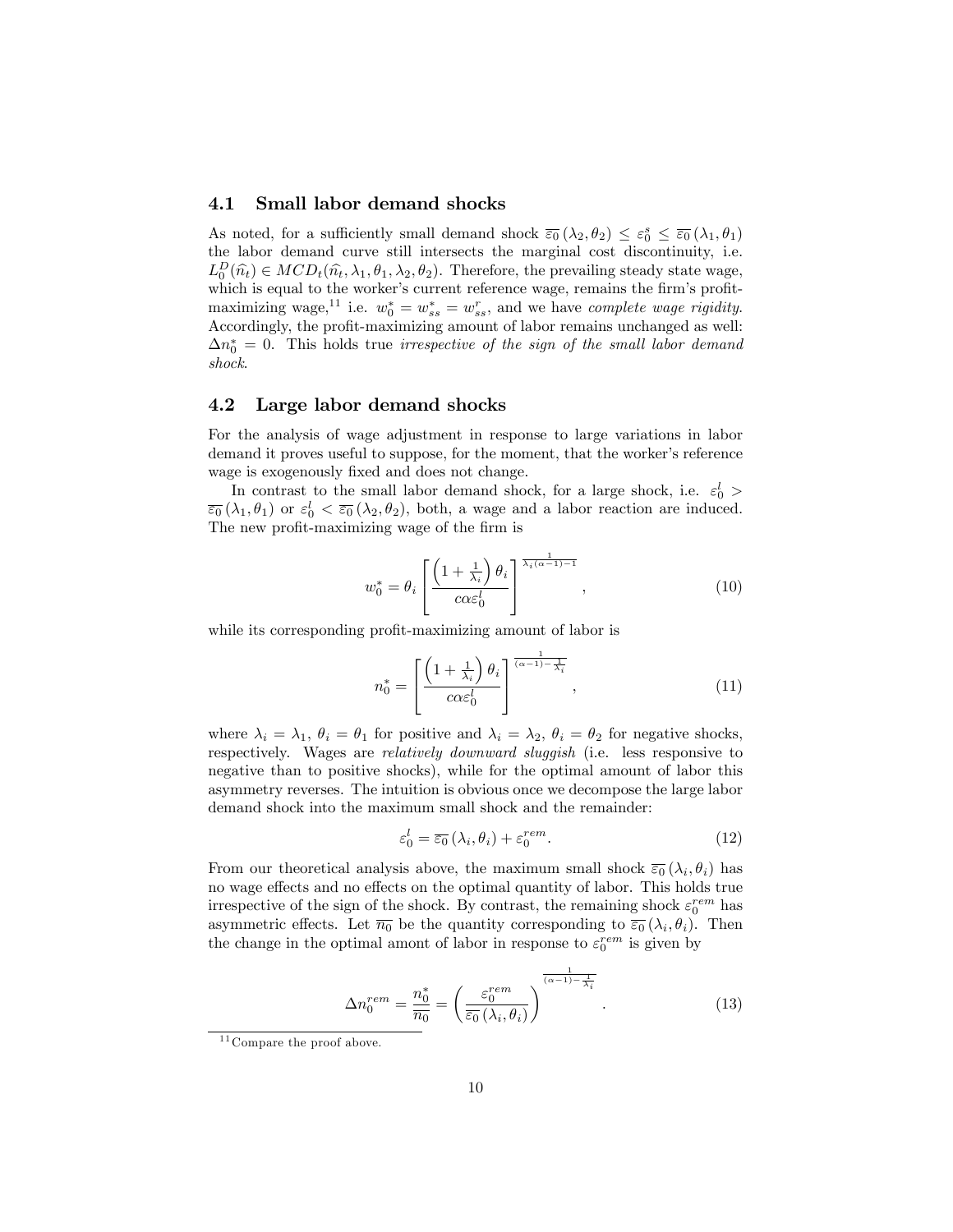As can be seen from equation (13), the change of quantity in response to  $\varepsilon_0^{rem}$  depends positively on  $\lambda_i$ , the Frisch elasticity of labor supply. Since for the loss averse worker  $\lambda_1 < \lambda_2$ , the labor reaction of the firm facing loss-averse workers is smaller in response to large positive labor demand shocks than to large negative ones of equal magnitude. This however implies that wages are less responsive to negative than to positive large labor demand shocks, because the former move the firm along the relatively flat portion of the labor supply curve, whereas the latter move it along the relatively steep portion of the labor supply curve.

Accounting for the adjustment of the worker's reference wage in response to large permanent shocks reinforces the results derived thus far. As discussed above, a large permanent labor demand shock induces a wage and a labor reaction in the shock period  $t = 0$ . Accordingly the worker's reference wage adjusts at the beginning of the following period  $t = 1$ , i.e.  $w_1^r = E_0[w_1 | I_0] = w_0^*$ , which triggers an outward shift of the worker's labor supply curve for positive labor demand shocks and an inward shift for negative labor demand shocks.

Assuming that the shift of the worker's labor supply curve in response to an adjustment of the worker's reference wage from  $w_0^r$  to  $w_1^r$  leaves the labor demand curve passing through the marginal cost discontinuity<sup>12</sup>, the firm's optimal wage in period  $t = 1$  remains unchanged, i.e.  $w_1^* = w_0^{*13}$ . By contrast, the optimal amount of labor in period  $t = 1$  changes due to the shift of the worker's labor supply curve. More specifically, for an upward adjustment of the worker's reference wage the optimal amount of labor  $n_1^*$  increases, while it decreases for a downward adjustment of the worker's reference wage. This implies that in period  $t = 1$  the firm's profit is higher than in the shock period  $t = 0$  for positive permanent shocks, while it is lower for negative permanent shocks due to the worker's labor supply reaction in response to the change of her implicit income target<sup>14</sup>.

Since the Örm anticipates this, the following incentives arise: In response to a large positive labor demand shock, the Örm could raise the wage above the optimal wage  $w_0^*$  in order to induce a stronger outward shift of the worker's labor supply curve in the following period. By contrast, in response to a large negative labor demand shock, the firm could try to dampen or avoid the inward shift of the worker's labor supply curve in the next period by lowering the wage less than otherwise optimal or by not lowering the wage at  $all^{15}$ . Whether or not this occurs, generally depends on whether the firm's gain from an upward deviation from the optimal wage  $w_0^*$  in terms of future profits (due to the relative

 $12$  If the shift of the labor supply curve is sufficiently strong so that the labor demand curve no longer passes through the marginal cost discontinuity, a new wage reaction in the opposite direction is induced which dampens the effects described below. However, since the following results still hold qualitatively, we do not consider this case in more detail.

<sup>&</sup>lt;sup>13</sup> Compare the proof above.

<sup>&</sup>lt;sup>14</sup>Intuitively, the firm can employ more labor for the same optimal wage  $w_1^* = w_0^*$  in the case of a large positive labor demand shock, whereas it must employ less labor in the case of a large negative labor demand shock.

<sup>&</sup>lt;sup>15</sup> Note that setting a wage below  $w_0^*$  is never an option for the firm since it negatively affects future profits.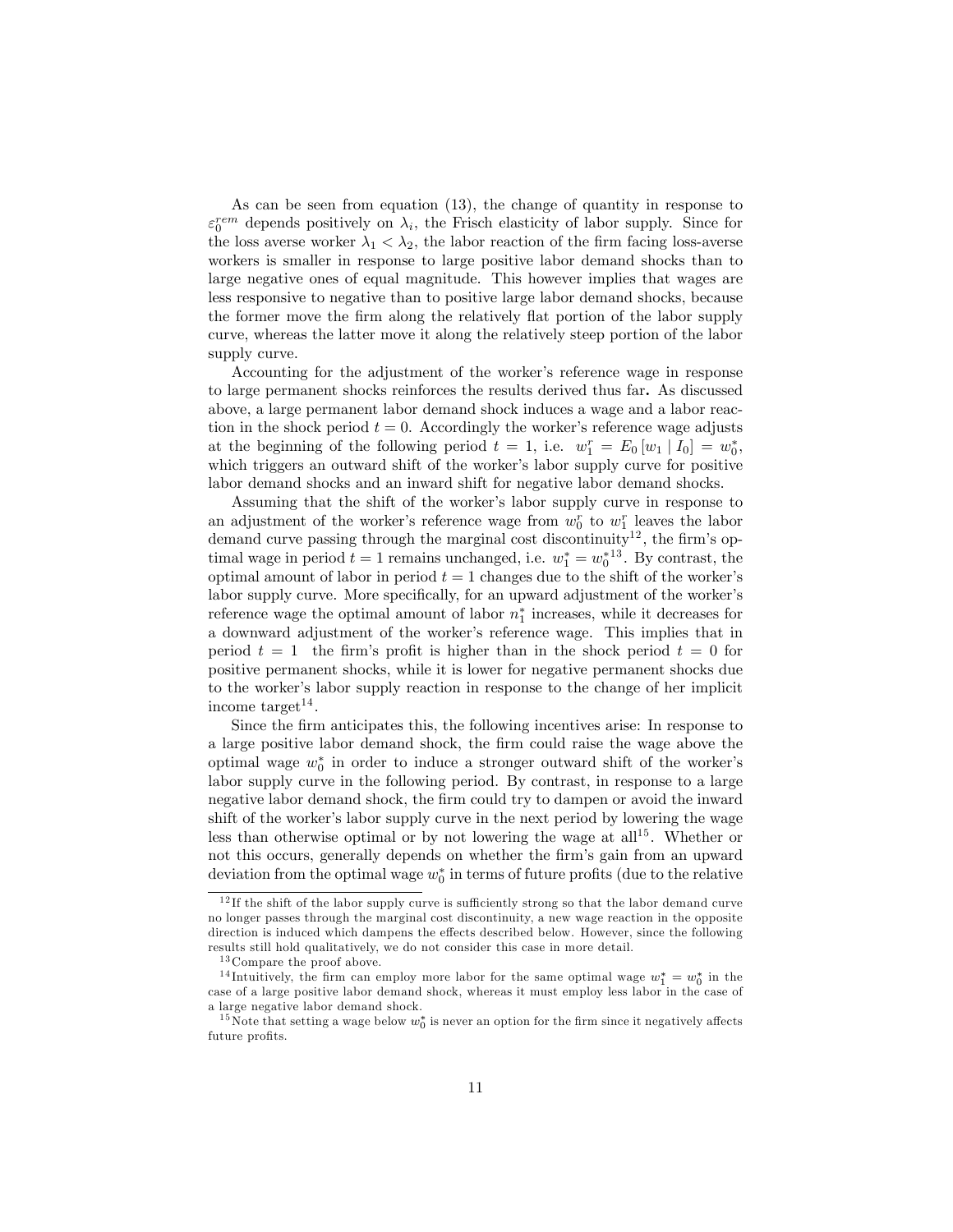| Parameter                                       | Symbol      | Value |
|-------------------------------------------------|-------------|-------|
| Discount rate                                   |             | 0.99  |
| Frisch elasticity of labor supply (gain domain) | $\lambda_1$ |       |
| Frisch elasticity of labor supply (loss domain) | $\lambda_2$ |       |
| Loss aversion                                   | К,          |       |
| Alpha                                           | $\alpha$    |       |

Table 1: Base calibration

rise in the reference wage) exceeds the firm's loss in terms of present profits (due to not setting the profit maximizing wage), i.e. whether  $\Pi_1(w_1^r = w_0') +$  $\Pi_0(w'_0) > \Pi_1(w_1^r = w_0^*) + \Pi_0(w_0^*)$  where  $w'_0 > w_0^*$ . To analyze which effect dominates, we calibrate the model and solve it numerically.

#### 4.3 Numerical analysis

We calibrate the model for a quarterly frequency in accordance with standard values in the literature. We assume an annual interest rate of 4 percent, which yields a discount factor  $\beta = 0.99$ . Loss aversion is measured by the relative slopes of the demand curves in the gain and loss domain, i.e.  $\kappa = \frac{\lambda_2}{\lambda_1}$ . The empirical literature on loss aversion in prices finds that losses induce demand reactions approximately twice as large as gains (Tversky and Kahnemann, 1991; Putler, 1992; Hardie et al., 1993; Griffin and Schulman, 2005; Adeyemi and Hunt, 2007). Therefore, we set  $\kappa = 2$ . Following Gali (2008), we set  $\alpha = 2/3$ and  $\lambda_1=1$ , which is also close to the values chosen by Smets and Wouters (2003) and Christiano et al. (2005). The base calibration is summarized in Table 1.

According to our numerical analysis the firm's wage reaction in response to large permanent labor demand shocks depends crucially on the size and the sign of the shock. Tables 2 and table 3 present the numerical results of our base calibration in the two-period model. In the tables we report the shock-arcelasticities of wage  $\left(\widetilde{\eta}_{\varepsilon,w} = \frac{\% \Delta w}{\% \Delta \varepsilon}\right)$ in the period of the shock  $t = 0$  for positive and negative permanent labor demand shocks for the firm facing loss averse workers. We find that wages are completely rigid for small positive and negative permanent labor demand shocks, while they are relatively downward sluggish for larger shocks. Moreover, for a certain range of medium sized shocks, wages are completely downward rigid but upwards flexible.

These results can be interpreted as follows. For large negative permanent demand shocks  $\varepsilon_0^l < \overline{\varepsilon_0} (\lambda_2, \theta_2)$  the firm always has an incentive to deviate upwards from  $w_0^*$ , the optimal wage given by equation (10), and set  $w_0'$  instead, because it wishes to dampen the inward shift of the worker's labor supply curve due to the adjustment in the worker's reference wage in the next period. However, depending on the size of the large negative labor demand shock this either means lowering the wage less than  $w_0^*$  or not adjusting the wage at all. More precisely for  $\varepsilon_0^l < \varepsilon_0^{**}(\lambda_2, \theta_2)$ , the firm sets the wage  $w'_0$  such that  $w_{ss}^* > w'_0 > w_0^*$ , while for  $\varepsilon_0^{**}(\lambda_2, \theta_2) < \varepsilon_0^l < \overline{\varepsilon_0}(\lambda_2, \theta_2)$  the firm does not adjust the wage, i.e.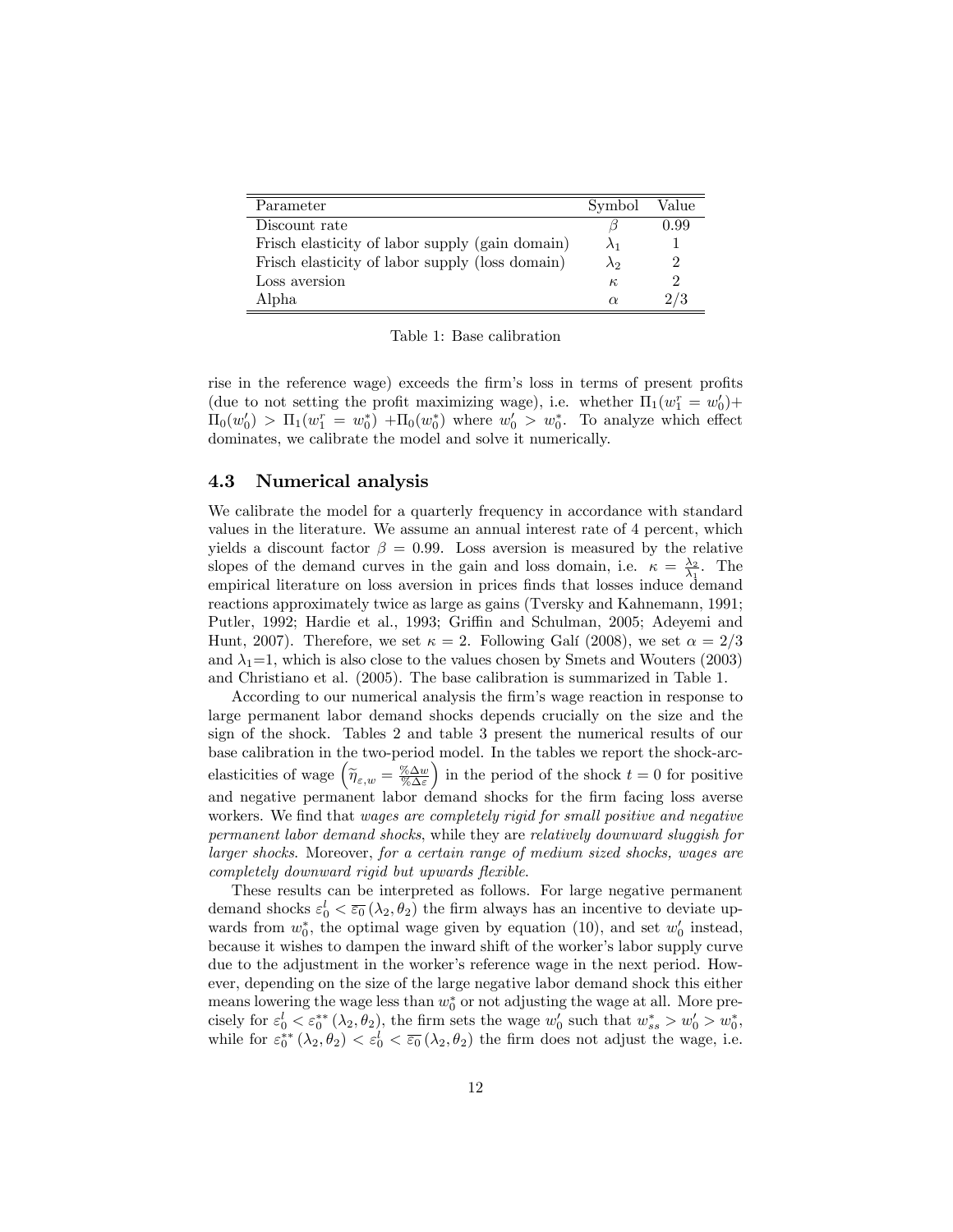|                        | $\varepsilon$ . $w$ |
|------------------------|---------------------|
| $\varepsilon_0^l=0,99$ | $\mathbf{0}$        |
| $\varepsilon_0^l=0,90$ | 0                   |
| $\varepsilon_0^l=0,75$ | 0                   |
| $\varepsilon_0^l=0,65$ | 0.0655              |
| $\varepsilon_0^l=0,50$ | 0.1526              |
| $\varepsilon_0^l=0,25$ | 0.2301              |
| $\varepsilon_0^l=0,15$ | 0.2454              |
| $\varepsilon_0^l=0,05$ | 0.2718              |

Table 2: Shock elasticities of wage in  $t = 0$  to negative permanent labor demand shocks,  $\overline{\varepsilon_0} (\lambda_2, \theta_2) = 0.8571$ 

 $\overline{a}$ 

|                          | $\eta_{\varepsilon,w}$ |
|--------------------------|------------------------|
| $\varepsilon_0^l = 1,01$ |                        |
| $\varepsilon_0^l=1,10$   | 0                      |
| $\varepsilon_0^l=1,25$   | 0.3579                 |
| $\varepsilon_0^l=1,35$   | 0.3801                 |
| $\varepsilon_0^l=1,50$   | 0.4524                 |
| $\varepsilon_0^l=1,75$   | 0.5020                 |
| $\varepsilon_0^l=1,85$   | 0.5119                 |
| $\varepsilon_0^l=1,95$   | 0,5188                 |

Table 3: Shock elasticities of wage in  $t = 0$  to positive permanent labor demand shocks,  $\overline{\varepsilon_0} (\lambda_2, \theta_2) = 1.1429$ 

 $w'_0 = w_{ss}^*$ <sup>16</sup>

By contrast, for large positive permanent demand shocks  $\varepsilon_0^l > \overline{\varepsilon_0}(\lambda_1, \theta_1)$ the firm always adjusts the wage upwards. However, our results also indicate that the firm does not always set a wage  $w'_0$  that is higher than  $w_0^*$  for very large positive permanent labor demand shocks. If the shock exceeds a certain threshold, i.e.  $\varepsilon_0^l > \varepsilon_0^{**}(\lambda_1, \theta_1)$ , the firm's loss in terms of present profits from not setting  $w_0^*$  is not compensated by the gain in terms of future profits. Thus only for  $\varepsilon_0^* (\lambda_1, \theta_1) > \varepsilon_0^1 > \overline{\varepsilon_0} (\lambda_1, \theta_1)$  the firm set the wage  $w_0'$  such that  $w'_0 > w_0^*$ .<sup>17</sup>

### 5 Conclusion

With our theory of wage adjustment under loss aversion we are able to provide a complete account of the most stylized facts on wages. In particular, we can

<sup>&</sup>lt;sup>16</sup>In our numerical anlysis  $\varepsilon_0^{**}(\lambda_2,\theta_2) = 0,7060$ , while the critical shock  $\overline{\varepsilon_0}(\lambda_2,\theta_2) =$ 0; 8571.

<sup>&</sup>lt;sup>17</sup>In our numerical anlysis  $\varepsilon_0^{**}(\lambda_1,\theta_1) = 1,2849$ , while the critical shock  $\overline{\varepsilon_0}(\lambda_1,\theta_1) =$ 1; 1429.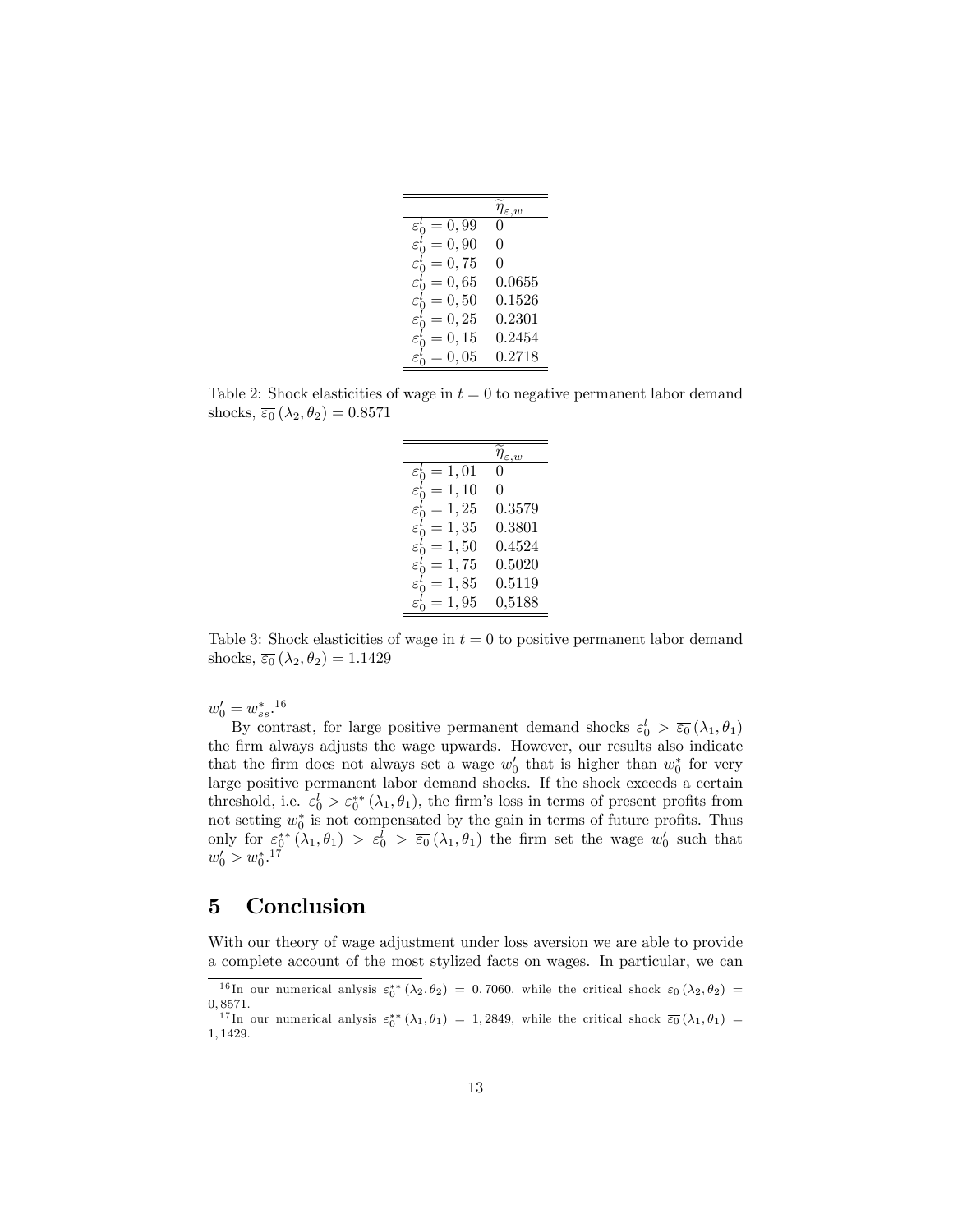explain wage freezes, why firms are reluctant to cut wages in "normal" times as well as the existence of wage cuts in strong recessions.

In contrast to the New Keynesian literature, our explanation of wage adjustment is thoroughly microfounded, without recourse to ad hoc assumptions.

Furthermore, our model needs to be incorporated into a general equilibrium setting to validate the predictions of our theory.

### 6 References

Abeler, J., A. Falk, L. Goette, and D. Huffman (2011). Reference points and effort provision. American Economic Review  $101(2)$ , 470-492.

Abo-Zaid, S. (2013). Optimal monetary policy and downward nominal wage rigidity in frictional labor markets. Journal of Economic Dynamics and Control 37(1), 345-364.

Agell, J. and P. Lundborg (2003). Survey evidence on wage rigidity and unemployment: Sweden in the 1990s. Scandinavian Journal of Economics 105(1), 15-30.

Ahrens, S., I. Pirschel and D. Snower (2014). A theory of price adjustment under loss aversion. Kiel Working Paper 1915.

Akerlof, G.A. (1982). Labor contracts as partial gift exchange. The Quarterly Journal of Economics 97(4), 543-569.

Akerlof, G.A., W.R. Dickens, and G.L. Perry (1996). The macroeconomics of low inflation. Brookings Papers on Economic Activity 27(1), 1-76.

Akerlof, G.A. and J.L. Yellen (1990). The fair wage-effort hypothesis and unemployment. The Quarterly Journal of Economics 105(2), 255-283.

Altonji, J.G. and P.J. Devereux (1999). The extent and consequences of downward nominal wage rigidity. NBER Working Papers 7236, National Bureau of Economic Research, Inc.

Azariadis, A. (1975). Implicit contracts and underemployment equilibria. Journal of Political Economy 83(6), 1183-1202.

Babecký, J., P. Du Caju, T. Kosma, M. Lawless, J. Messina, and T. Rõõm (2010). Downward nominal and real wage rigidity: Survey evidence from European firms. Scandinavian Journal of Economics 112(4), 884-910.

Baily, M.N. (1974). Wages and employment under uncertain demand. Review of Economic Studies 41(1), 37-50.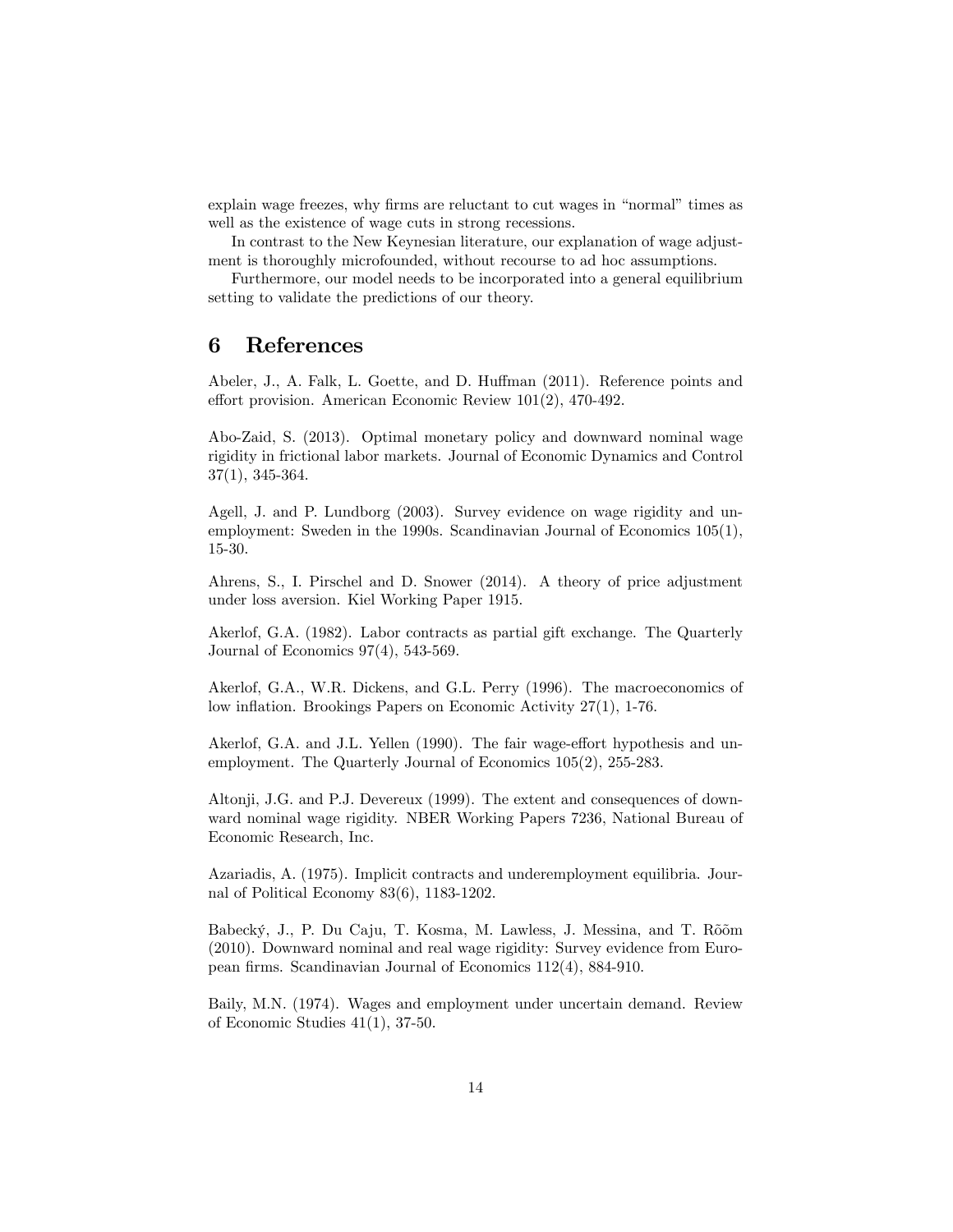Benigno, P. and L.A. Ricci (2011). The inflation-output trade-off with downward wage rigidities. The American Economic Review 101(4), 1436-1466.

Bhaskar, V. (1990). Wage relativities and the natural range of unemployment. Economic Journal 100(400), 60-66.

Bauer, T., H. Bonin, L. Goette, and U. Sunde (2007). Real and nominal wage rigidities and the rate of inflation: Evidence from West German micro data. Economic Journal 117(524), F508-F529.

Bewley, T.F. (1995). A depressed labor market as explained by participants. American Economic Review 85(2), 250-254.

Bewley, T.F. (1999). Why wages don't fall during a recession. Harvard University Press. Cambridge.

Blundell, R., C. Crawford, and W. Jin (2014). What can wages and employment tell us about the UK's productivity puzzle? Economic Journal  $0(576)$ , 377-407.

Böckerman, P., S. Laaksonen, and J. Vainiomäki (2010). Micro and macro level wage rigidity: Lessons from Finland. Finnish Economic Papers 23(1), 27-42.

Campbell, C.M. and K.S. Kamlani (1997). The reasons for wage rigidity: Evidence from a survey of firms. The Quarterly Journal of Economics  $112(3)$ , 759-789.

Card, D. and G.B. Dahl (2011). Family violence and football: The effect of unexpected emotional cues on violent behavior. The Quarterly Journal of Economics 126(1), 103-143.

Card, D. and D. Hyslop (1997). Does inflation "grease the wheels of the labor market"? NBER Chapters. In: C.D. Romer and D.H. Romer (eds.), Reducing Inflation: Motivation and Strategy, National Bureau of Economic Research, pp. 71-122.

Carlsson, M. and A. Westermark (2008). Monetary policy under downward nominal wage rigidity. The B.E. Journal of Macroeconomics 8(1), 1-61.

Carrington, W.J. (1996). The Alaskan labor market during the pipeline era. Journal of Political Economy 104(1), 186-218.

Chen, D.L. and J.J. Horton (2014). The wages of pay cuts: Evidence from a field experiment. mimeo.

Chemin, M. and A. Kurmann (2012). Do workers feel entitled to high wages? Evidence from a tong term Öeld experiment. Federal Reserve Board Mimeo,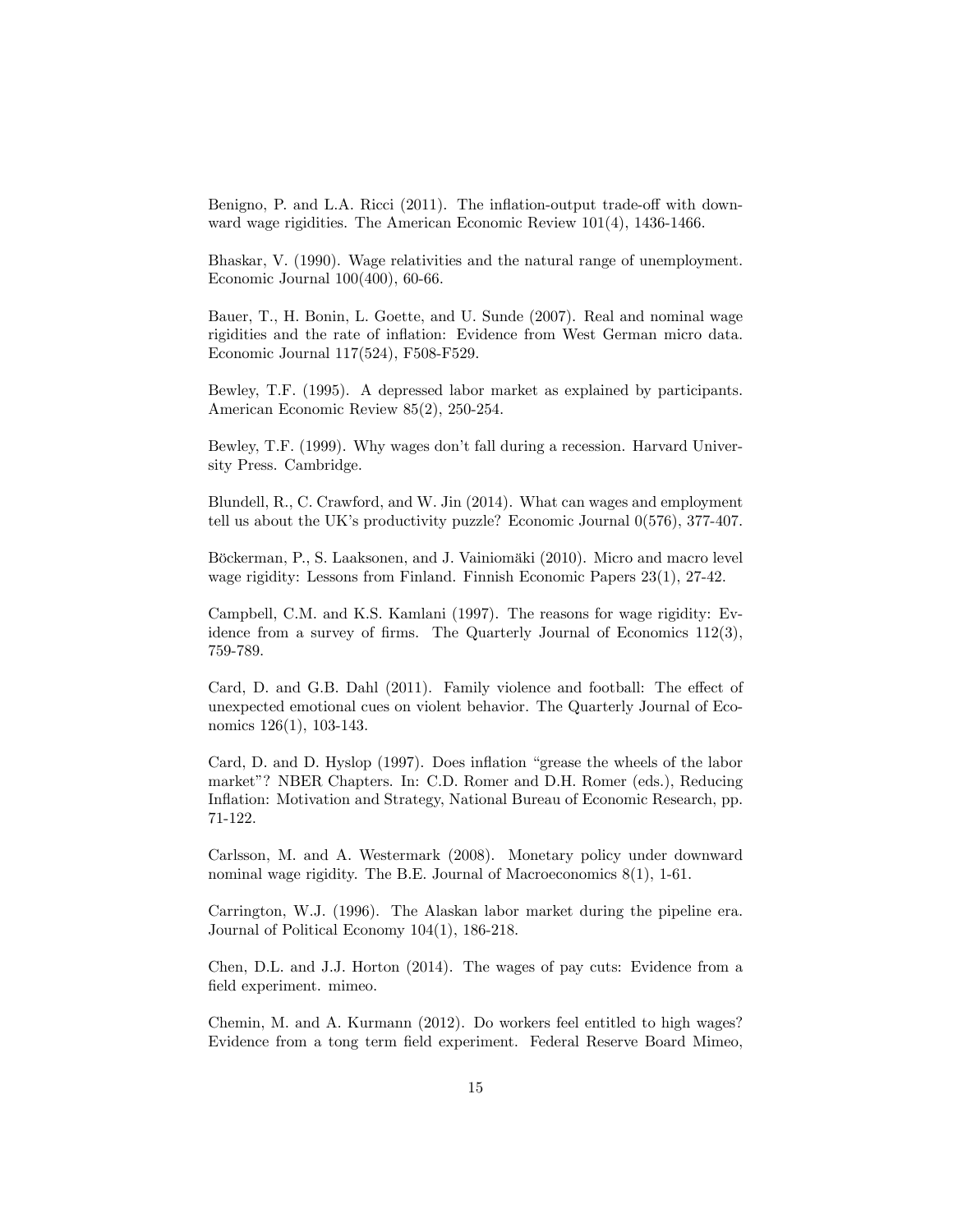#### 2012.

Christiano, L.J., M. Eichenbaum and C.L. Evans (2005). Nominal rigidities and the dynamic effects of a shock to monetary policy. Journal of Political Economy 113(1), 1-45.

Clark, A.E. (1999). Are wages habit-forming? Evidence from micro data. Journal of Economic Behavior & Organization 39(2), 179-200.

Clark, A.E., P. Frijters and M.A. Shields (2008). Relative income, happiness, and utility: An explanation for the Easterlin paradox and other puzzles. Journal of Economic Literature 46(1), 95-144.

Clark, A.E. and A.J. Oswald (1996). Satisfaction and comparison income. Journal of Public Economics 61(3), 359-381.

Cobb, M. and L. Opazo (2008). Microeconomic evidence of nominal wage rigidity in Chile. Working Papers Central Bank of Chile 496, Central Bank of Chile.

Cover, J.P. (1992). Asymmetric effects of positive and negative money-supply shocks. The Quarterly Journal of Economics 107(4), 1261-1282.

Crawford, V.P. and J. Meng (2011). New York City cab drivers' labor supply revisited: Reference-dependent preferences with rational-expectations targets for hours and income. American Economic Review 101(5), 1912-1932.

DeLong, J.B. and L.H. Summers (1988). How does macroeconomic policy affect output? Brookings Papers on Economic Activity 19(2), 433-494.

Dickens, W.T., L. Goette, E.L. Groshen, S. Holden, J. Messina, M.E. Schweitzer, J. Turunen, M.E. Ward (2007). How wages change: Micro evidence from the International Wage Flexibility Project. Journal of Economic Perspectives 21(2), 195-214.

Du Caju, P., T. Kosma, M. Lawless, J. Messina, and T. Rõõm (2014). Why firms avoid cutting wages: Survey evidence from European firms. Policy Research Working Paper Series 6976, The World Bank.

Dunn, L.F. (1996). Loss aversion and adaptation in the labor market: Empirical indifference functions and labor supply. The Review of Economics and Statistics 78(3), 441-450.

Eliaz, K. and R. Spiegler (2014). Reference dependence and labor market fluctuations. NBER Chapters. In: J.A. Parker and M. Woodford (eds), NBER Macroeconomics Annual 2013, volume 28, pages 159-200, National Bureau of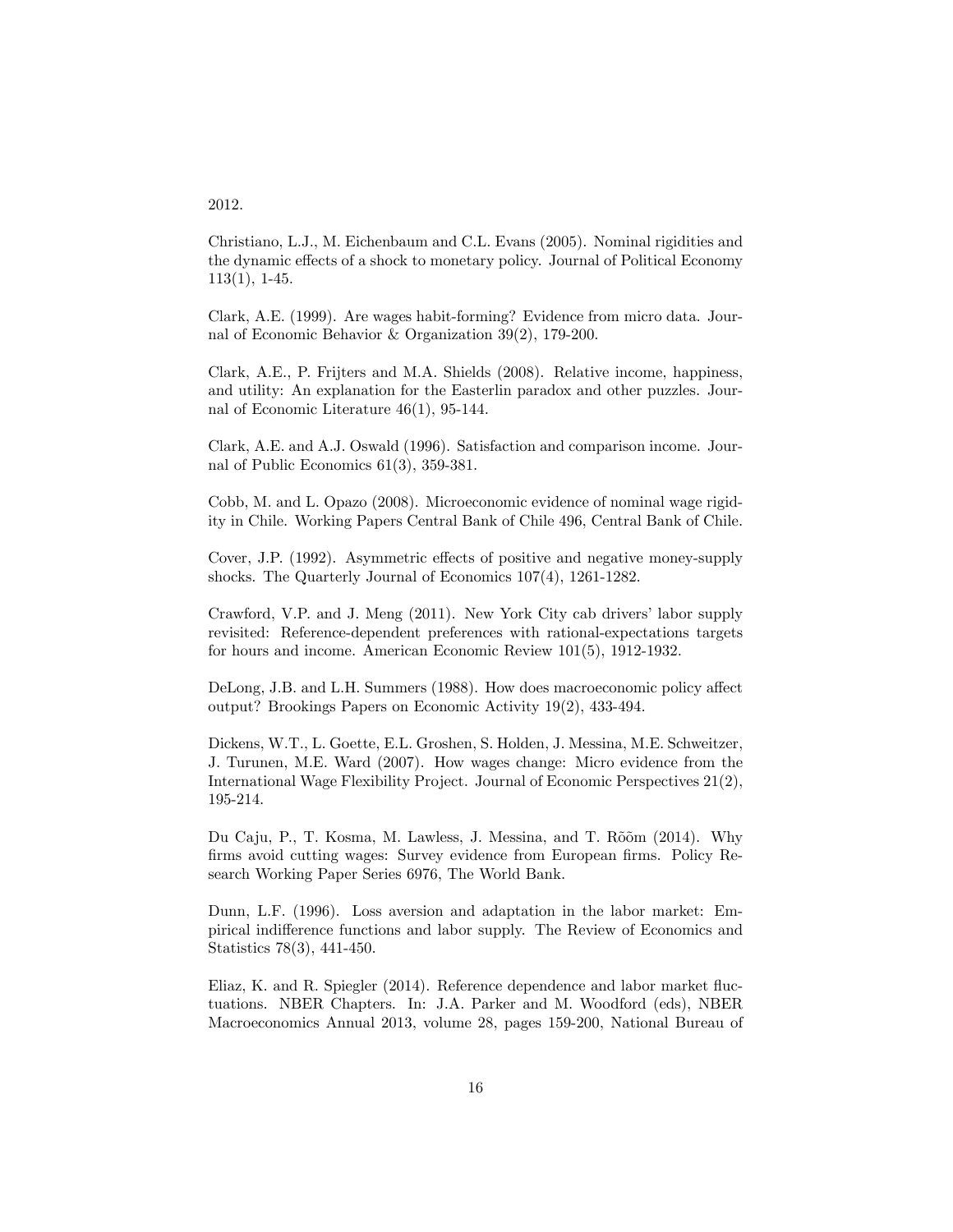Economic Research, Inc.

Fagan, G. and J. Messina (2009). Downward nominal wage rigidity and optimal steady-state ináation. Working Paper Series No. 1048, European Central Bank.

Fahr, S. and F. Smets (2010). Downward wage rigidities and optimal monetary policy in a monetary union. Scandinavian Journal of Economics 112(4), 812-840.

Falk, A., E. Fehr, and C. Zehnder (2006). Fairness perceptions and reservation wages - the behavioral effects of minimum wage laws. The Quarterly Journal of Economics 121(4), 1347-1381.

Fehr, E. and L. Goette (2005). Robustness and real consequences of nominal wage rigidity. Journal of Monetary Economics 52(4), 779-804.

Fehr, E. and L. Goette (2007). Do workers work more if wages are high? Evidence from a randomized field experiment. American Economic Review  $97(1)$ , 298-317.

Fischer, S. (1977). Long-term contracts, rational expectations, and the optimal money supply rule. Journal of Political Economy 85(1), 191-205.

Galí, J. (2008). Monetary Policy, Inflation, and the Business Cycle: An Introduction to the New Keynesian Framework. Princeton University Press.

Goodfriend, M. and R. King (1997). The new neoclassical synthesis and the role of monetary policy. NBER Chapters. In: NBER Macroeconomics Annual 1997, Volume 12, pages 231-296, National Bureau of Economic Research, Inc.

Gordon, D.F. (1976). A neo-classical theory of keynesian unemployment. Carnegie-Rochester Conference Series on Public Policy 1(1), 65-97.

Gottschalk, P. (2005). Downward nominal-wage áexibility: Real or measurement error? The Review of Economics and Statistics 87(3), 556-568.

Goette, L., D. Huffman, and E. Fehr (2004). Loss aversion and labor supply. Journal of the European Economic Association 2(2-3), 216-228.

Grund, C. and D Sliwka (2007). Reference-dependent preferences and the impact of wage increases on job satisfaction: Theory and evidence. Journal of Institutional and Theoretical Economics 163(2), 313-335.

Heidhues, P. and B. Köszegi (2005). The impact of consumer loss aversion on pricing. CEPR Discussion Papers No. 4849, Centre for Economic Policy Research.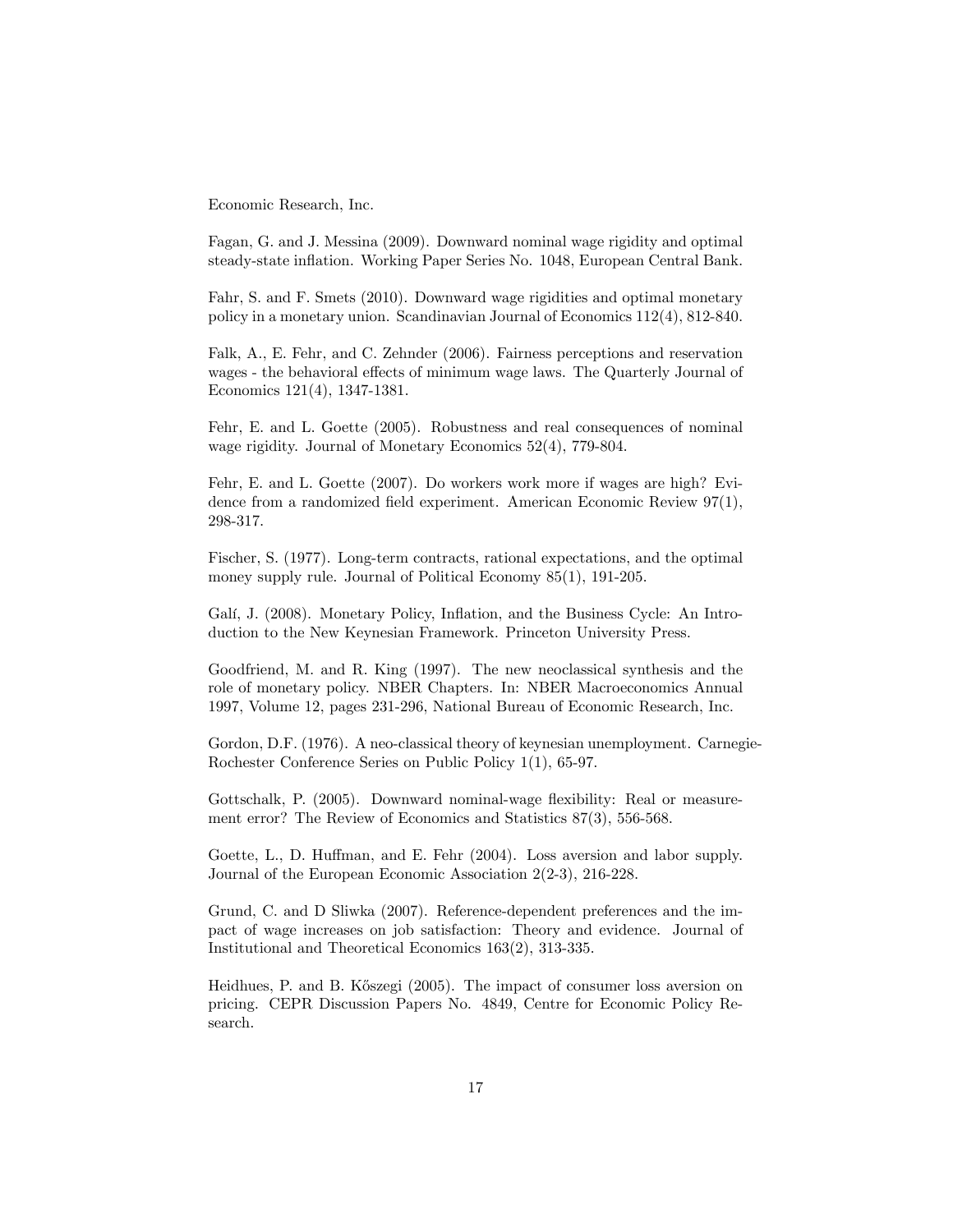Heidhues, P. and B. Kőszegi (2008). Competition and price variation when consumers are loss averse. American Economic Review 98(4), 1245-1268.

Heidhues, P. and B. Kőszegi (forthcoming). Regular prices and sales. Theoretical Economics, forthcoming.

Iregui B., A.M., L.A. Melo B., and M.T. RamÃ-rez G. (2009). Are wages rigid in Colombia?: Empirical evidence based on a sample of wages at the firm level. Borradores de Economia 571i, Banco de la Republica de Colombia.

Jaques, E. (1956). Measurement of responsibility. A study of work, Payment, and Individual Capacity. London: Tavistock Publications.

Jaques, E.  $(1961)$ . Equitable payment: A general theory of work, differential payment, and individual progress. London: Heinemann.

Kahn, S. (1997). Evidence of nominal wage stickiness from microdata. American Economic Review 87(5), 993-1008.

Khan, A., King, R.G. and A.L. Wolman (2003). Optimal monetary policy. Review of Economic Studies 70(4), 825-860.

Kahneman, D., J.L. Knetsch, and R. Thaler (1986). Fairness as a constraint on profit seeking: Entitlements in the market. American Economic Review  $76(4)$ , 728-741.

Kahneman, D., J.L. Knetsch, and R.H. Thaler (1991). Anomalies: The endowment effect, loss aversion, and status quo bias. Journal of Economic Perspectives 5(1), 193-206.

Kandil, M. (1995). Asymmetric nominal flexibility and economic fluctuations. Southern Economic Journal 61(3), 674-695.

Kandil, M. (1998). Supply-side asymmetry and the non-neutrality of demand fluctuations. Journal of Macroeconomics  $20(4)$ , 785-809.

Kandil, M. (1999). The asymmetric stabilizing effects of price flexibility: Historical evidence and implications. Applied Economics 31(7), 825-839.

Kandil, M. (2001). Asymmetry in the effects of US government spending shocks: Evidence and implications. The Quarterly Review of Economics and Finance 41(2), 137-165.

Kandil, M. (2006). Asymmetric effects of aggregate demand shocks across U.S. industries: Evidence and implications. Eastern Economic Journal 32(2), 259- 283.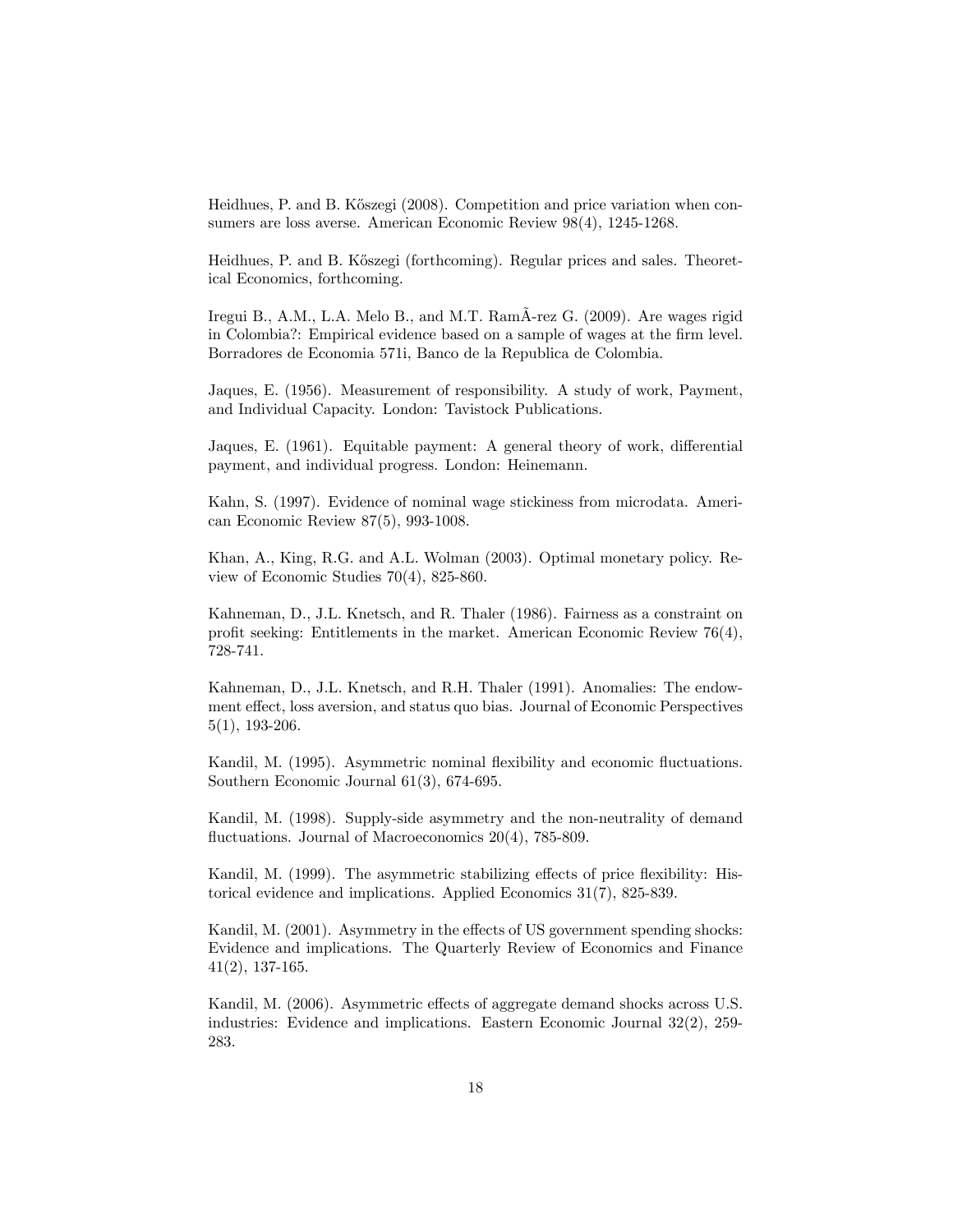Kandil, M. (2010). The asymmetric effects of demand shocks: international evidence on determinants and implications. Applied Economics 42(17), 2127-2145.

Karras, G. (1996). Why are the effects of money-supply shocks asymmetric? Convex aggregate supply or "pushing on a string"? Journal of Macroeconomics 18(4), 605-619.

Karras, G. and H.H. Stokes (1999). On the asymmetric effects of money-supply shocks: International evidence from a panel of OECD countries. Applied Economics 31(2), 227-235.

Kawaguchi, D. and F. Ohtake (2007). Testing the morale theory of nominal wage rigidity. Industrial and Labor Relations Review 61(1), 59-74.

Kim, J. and F.J. Ruge-Murcia (2009). How much inflation is necessary to grease the wheels? Journal of Monetary Economics 56(3), 365-377.

Kim, J. and F.J. Ruge-Murcia (2011). Monetary policy when wages are downwardly rigid: Friedman meets Tobin. Journal of Economic Dynamics and Control 35(12), 2064-2077.

Kimura, T. and K. Ueda (2001). Downward nominal wage rigidity in Japan. Journal of the Japanese and International Economies 15(1), 50-67.

Knetsch, J.L. and W.-K. Wong  $(2009)$ . The endowment effect and the reference state: Evidence and manipulations. Journal of Economic Behavior & Organization 71(2), 407-413.

Koch, C. (2013). Do reference points lead to wage rigidity? Experimental evidence. Mimeo.

Kube, S., M.A. Maríechal, and C. Puppe (2013). Do wage cuts damage work morale? Evidence from a natural field experiment. Journal of the European Economic Association 11(4), 853-870.

Kőszegi, B. and M. Rabin (2006). A model of reference-dependent preferences. The Quarterly Journal of Economics 121(4), 1133-1165.

Kőszegi, B. and M. Rabin (2007). Reference-dependent risk attitudes. American Economic Review 97(4), 1047-1073.

K½oszegi, B. and M. Rabin (2009). Reference-dependent consumption plans. American Economic Review 99(3), 909-936.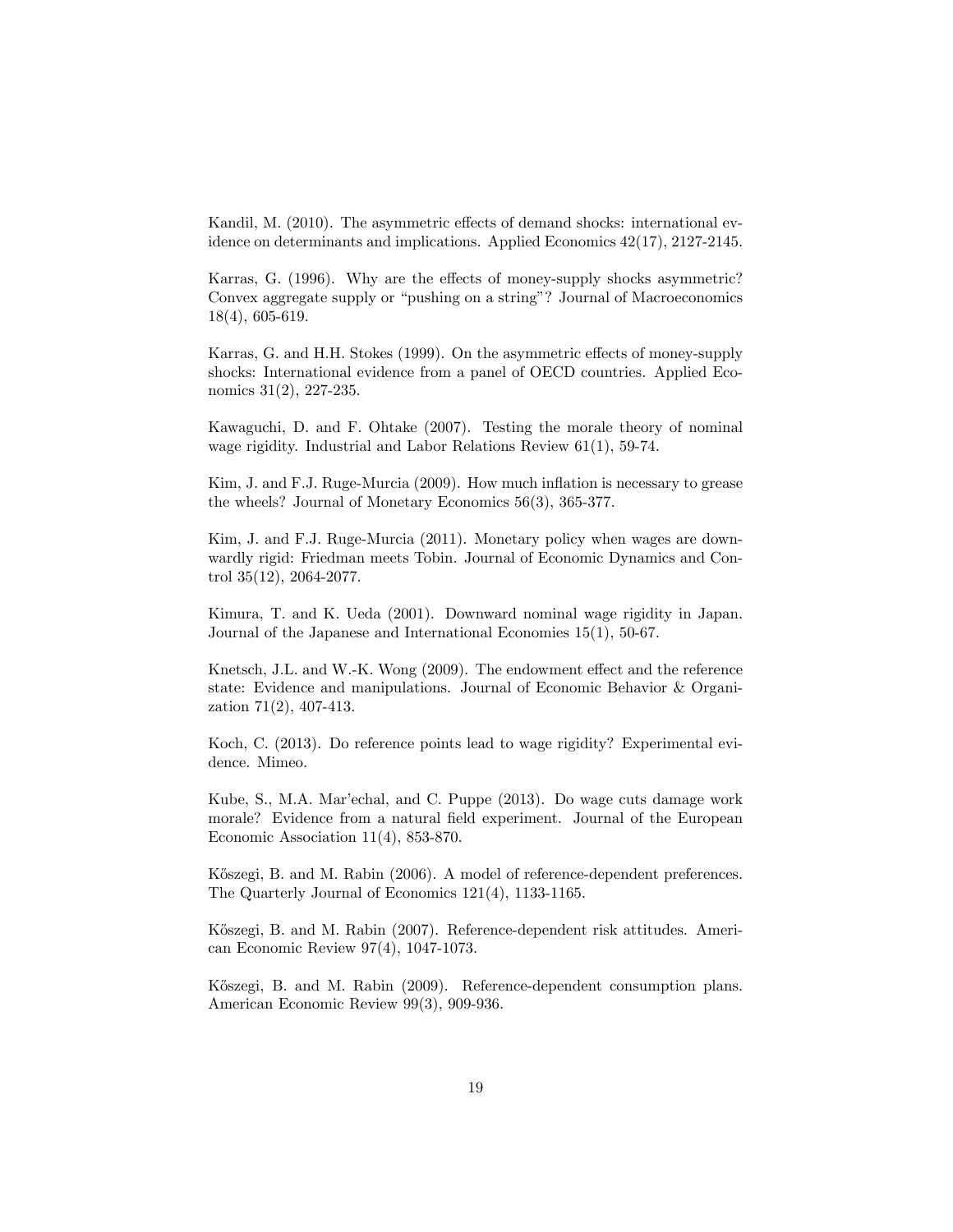Lebow, D.E., R.E. Saks, and B.A. Wilson (2003). Downward nominal wage rigidity: Evidence from the employment cost index. The B.E. Journal of Macroeconomics 3(1), 1-30.

Lenz, C. (1997). Asymmetric effects of monetary policy in Switzerland. Swiss Journal of Economics and Statistics 133(III), 441-454.

Lindbeck, A. and D.J. Snower (1988). The insider-outsider theory of employment and unemployment. MIT Press, Cambridge, MA.

Marzilli Ericson, K.M. and A. Fuster (2011). Expectations as endowments: Evidence on reference-dependent preferences from exchange and valuation experiments. The Quarterly Journal of Economics 126(4), 1879-1907.

Mas, A. (2006). Pay, reference pay and police performance. The Quarterly Journal of Economics 121(3), 783-821.

McDonald, I.M. and H. Sibly (2001). How monetary policy can have permanent real effects with only temporary nominal rigidity. Scottish Journal of Political Economy 48(5), 532-546.

McLaughlin, K.J. (1994). Rigid wages? Journal of Monetary Economics 34(3), 383-414.

Mehrara, M. and A.R. Karsalari (2011). Asymmetric effects of monetary shocks on economic activities: The case of Iran. Journal of Money, Investment and Banking 20, 62-74.

Nickell, S. and G. Quintini (2003). Nominal wage rigidity and the rate of inflation. Economic Journal 113(490), 762-781.

Pope, D.G. and M.E. Schweitzer (2011). Is Tiger Woods loss averse? Persistent bias in the face of experience, competition, and high stakes. American Economic Review 101(1), 129-157.

Post, T., M.J. van den Assem, G. Baltussen, and R.H. Thaler (2008). Deal or no deal? Decision making under risk in a large-payoff game show. American Economic Review 98(1), 38-71.

Ravn, M.O. and M. Sola (2004). Asymmetric effects of monetary policy in the United States. Federal Reserve Bank of St. Louis Review 86(5), 41-60.

Shapiro, C. and J.E. Stiglitz (1984). Equilibrium unemployment as a worker discipline device. American Economic Review 74(3), 433-444.